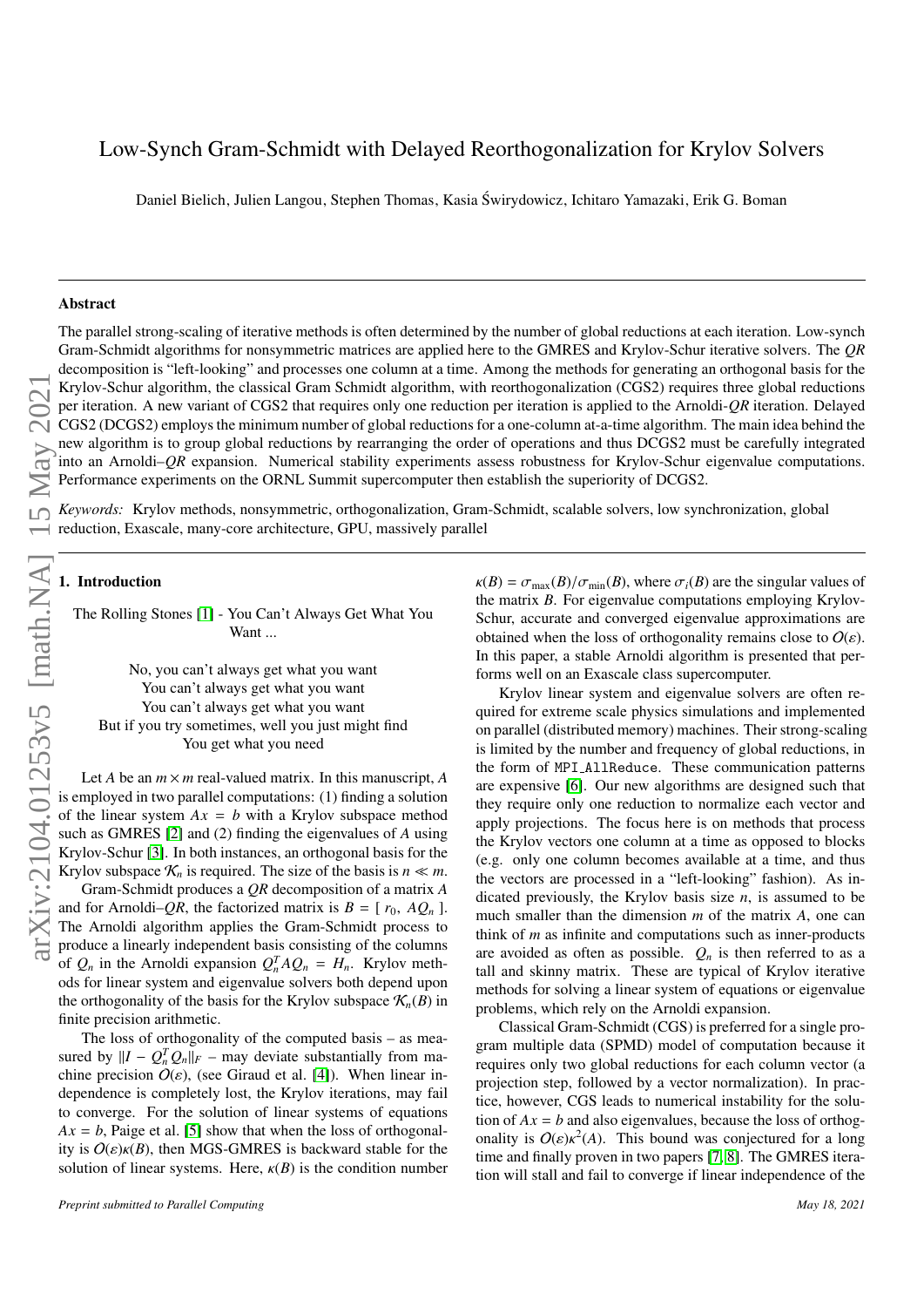Krylov vectors is completely lost, for example, when  $||S||_2 = 1$ as described by Paige [\[9\]](#page-11-7), where the matrix *S* was introduced in Paige et al. [\[5\]](#page-11-3). In order to obtain backward stable eigenvalues from Krylov-Schur, Stewart [\[3\]](#page-11-1) demonstrates that  $O(\varepsilon)$  loss of orthogonality suffices.

To reduce the loss of the orthogonality to machine precision  $O(\varepsilon)$ , the CGS algorithm can be applied twice (CGS2) to reorthogonalize the basis vectors. This is the "twice is enough" result from Kahan and Parlett [\[10\]](#page-11-8), which has also been proven by Giraud et al. [\[7\]](#page-11-5). Given the assumption that  $c\epsilon \kappa(A) < 1$ for a given  $m \times n$  input matrix A and constant  $c = O(m^2 n^3)$ , then CGS2 can construct orthogonal columns to machine precision, Theorem 2 in [\[7\]](#page-11-5). The number of floating point operations (flops) for CGS2 is therefore 4*mn*<sup>2</sup> (twice the cost of CGS), and requires three global reductions.

A one-reduce variant of CGS2 was derived in [\[11\]](#page-11-9) and is applied to the Arnoldi-*QR* iteration in this paper. It achieves the same  $O(\varepsilon)$  loss of orthogonality as the original CGS2 but requires only one reduction per column vector. To minimize the number of global reductions and avoid cancellation errors, the normalization step is lagged and the Pythagorean theorem is employed. The reorthogonalization is also delayed to the next iteration and thus is performed "on-the-fly" as opposed to a second pass. The resulting algorithm combines these two steps into one global reduction and is referred to as the delayed DCGS2 (this is explained in detail in Section 3.).

Extensive numerical results are presented for the Krylov-Schur eigenvalues to demonstrate the numerical stability and accuracy of DCGS2-Arnoldi. Strong-scaling results are presented for the ORNL Summit supercomputer to demonstrate that the DCGS2 algorithm improves the CGS2 compute times by a factor of up to  $2 \times$  on many-core architectures such as GPUs, while maintaining the same loss of orthogonality as the original CGS2-Arnoldi algorithm.

#### 2. Low-Synch Gram-Schmidt Algorithms

The development of low-synch MGS and CGS2 was largely driven by applications that need stable, yet scalable solvers. Even though MGS-GMRES is backward stable for the solution of linear systems, CGS2-GMRES was found to be more scalable for massively parallel computation on the Cray T3D in a 1998 study by Fraysse et al. [\[12\]](#page-11-10) and included in the Trilinos ´ framework by Bavier et al. [\[13\]](#page-11-11). The more recent development of a one-reduce MGS-GMRES by Swirydowicz et al. [\[11\]](#page-11-9) implies that a re-evaluation of these results is certainly warranted in the context of a one-reduce DCGS2.

As already stated, the CGS2 algorithm requires three global reductions per iteration: one for the first projection, another for the second pass and a third for the normalization. The onereduce DCGS2 delays reorthogonalization. This is achieved by lagging the normalization as originally proposed by Kim and Chronopoulos [\[14\]](#page-11-12)) and then applying Stephen's trick. The Pythagorean trick introduced by Smoktunowicz et al. [\[8\]](#page-11-6) avoids cancellation errors and Carson et al. [\[15\]](#page-11-13) generalize this to block Gram-Schmidt algorithms.

The delayed normalization for the Arnoldi iteration was employed by Hernandez et al. [\[16\]](#page-11-14) (Arnoldi with Delayed Reorthogonalization - ADR) without a correction after normalization and we refer to their Gram-Schmidt algorithm as DCGS2- HRT. DCGS2-Arnoldi as derived by these authors is not forward stable for eigenvalue computations because the loss of orthogonality is at least  $O(\varepsilon)$ <sub>K</sub> $(B)$ , see Section [6.](#page-6-0) Delaying the normalization also requires a scaling to update the Krylov vectors in the Arnoldi expansion. Recent work [\[11,](#page-11-9) [17\]](#page-11-15) describes a one-reduce inverse compact *WY* MGS algorithm with a triangular solve in the projection step. This ICWY–MGS requires only one reduction per iteration, the same as DCGS2. The original modified Gram-Schmidt (MGS) requires 2*mn*<sup>2</sup> flops (the same as CGS) and applies the elementary rank-1 projections  $I - q_j q_j^T$  sequentially, requiring a separate global reduction for each inner-product. The complexity of ICWY-MGS is also  $3mn^2$ , including an additional  $mn^2$  flops for constructing the triangular factor *L*. The loss of orthogonality for MGS is  $O(\varepsilon)$ <sub>K</sub>(A) (see Björck [\[18\]](#page-11-16)). Whereas, it is  $O(\varepsilon)$  for CGS2.

An MGS2, analogous to CGS2, exists. In practice, MGS2 exhibits an  $O(\varepsilon)$  loss of orthogonality. The number of flops for MGS2 is  $4mn^2$ . (Double the cost of CGS or MGS and the same as CGS2). Low synch MGS2 requires 4*mn*<sup>2</sup> flops (2*mn*<sup>2</sup> for the first pass and  $2mn^2$  for the second pass). These costs will be important considerations in strong scaling studies of these new algorithms on the ORNL Summit supercomputer.

#### 3. DCGS2 Algorithm for the *QR* Decomposition

In this section, the classical Gram-Schmidt algorithm to compute the *QR* decomposition of an  $m \times n$  matrix *A* is reviewed. Algorithm [1](#page-2-0) displays the steps for the *j*–th iteration of CGS2. The column vector  $a_j$  is twice orthogonally projected onto the orthogonal complement of *Q*1: *<sup>j</sup>*−1, then normalized

$$
w_j = (I - Q_{1:j-1} Q_{1:j-1}^T) a_j
$$
  
=  $a_j - Q_{1:j-1} S_{1:j-1,j}$  where  $S_{1:j-1,j} = Q_{1:j-1}^T a_j$ ,

followed by a second application of the projector in the form

$$
u_j = w_j - Q_{1:j-1} C_{1:j-1,j}
$$
 where  $C_{1:j-1,j} = Q_{1:j-1}^T w_j$ .

Finally, the vector  $u_j$  is normalized to produce the vector  $q_j$ ,

$$
q_j = u_j/\alpha_j
$$
 where  $\alpha_j = ||u_j||_2$ .

The *QR* decomposition of  $A_{1:j} = Q_{1:j}R_{1:j,1:j}$ , is produced at the end of the *j*–th iteration, where

$$
R_{1:j-1,j} = S_{1:j-1,j} + C_{1:j-1,j}
$$
 and  $R_{j,j} = \alpha_j$ .

The *j*–th iteration of DCGS2 is displayed in Algorithm [1.](#page-2-0) The three global reductions appear in steps 1, 3, and 5.

The *j*–th iteration of DCGS2 is displayed in Algorithm [2.](#page-2-1) In order to perform one global reduction, the second projection and normalization are lagged or delayed to the next iteration. The purpose of the Pythagorean trick is to mitigate cancellation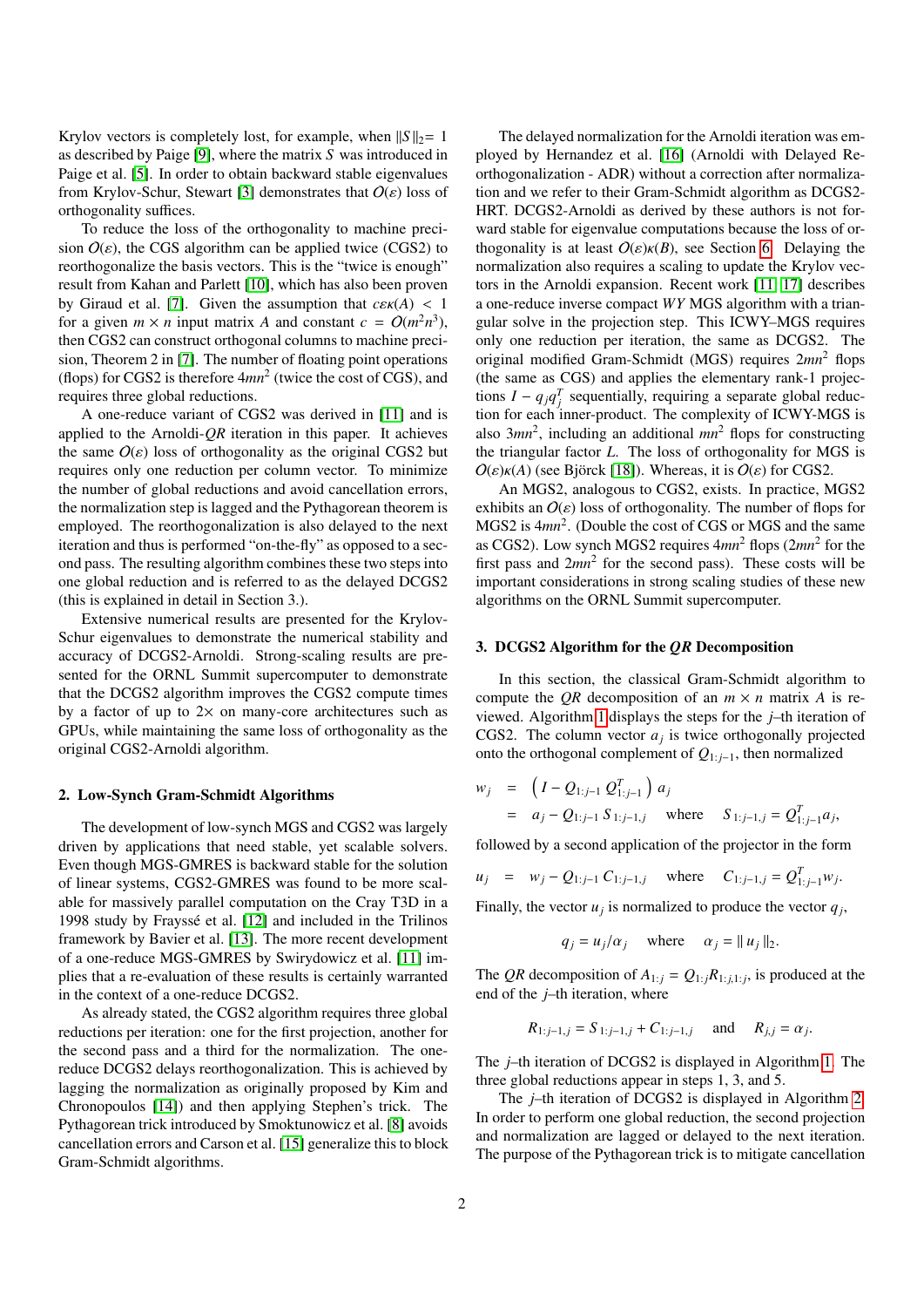<span id="page-2-0"></span>

|             |  | <b>Algorithm 1</b> Classical Gram-Schmidt with reorthogonaliza- |
|-------------|--|-----------------------------------------------------------------|
| tion (CGS2) |  |                                                                 |

// *first projection* 1:  $S_{1:j-1,j} = Q_{1:j-1}^T a_j$ // *global reduction* 2:  $w_j = a_j - Q_{1:j-1}S_{1:j-1,j}$ 

// *second projection*

3:  $C_{1:j-1,j} = Q_{1:j-1}^T w_j$ // *global reduction* 4:  $u_j = w_j - Q_{1:j-1}C_{1:j-1,j}$ 

// *normalization* 5:  $\alpha_j = ||u_j||_2$  // *global reduction*<br>6:  $a_i = u_i/\alpha_i$  $q_i = u_i/\alpha_i$ 

// *representation R<sup>j</sup>*

7:  $R_{1:j-1,j} = S_{1:j-1,j} + C_{1:j-1,j}$ <br>8:  $R_{i,j} = \alpha_i$  $R_{j,j} = \alpha_j$ 

errors due to finite precision arithmetic. Namely, the norm of the updated vector  $u_j$  is computed as follows

$$
\alpha_j^2 = (w_j - Q_{1:j-1} C_{1:j-1,j})^T (w_j - Q_{1:j-1} C_{1:j-1,j})
$$
  
= 
$$
w_j^T w_j - 2C_{1:j-1,j}^T C_{1:j-1,j}
$$
  
+ 
$$
C_{1:j-1,j}^T (Q_{1:j-1}^T Q_{1:j-1}) C_{1:j-1,j}
$$
  
= 
$$
w_j^T w_j - C_{1:j-1,j}^T C_{1:j-1,j}
$$

where  $C_{1:j-1,j} = Q_{1:j-1}^T w_j$  and the orthogonality of  $Q_{1:j-1}$  is assumed in finite precision arithmetic to be  $O(\varepsilon)$ . This corresponds to Step 3 in Algorithm [2.](#page-2-1)

Because the normalization is delayed, the Pythagorean trick allows us to compute the norm by utilizing  $w_{j-1}$  instead of  $u_{j-1}$ . For the column vector  $a_j$ , the scalar  $S_{j-1,j}$  is computed with  $S_{j-1,j}$   $\infty$   $\mathbb{R}^{j}$  and  $\infty$   $S_{j-1,j}$  is stephen's trick if  $S_{j-1,j} = w_{j-1}^T a_j$  instead of  $q_{j-1}^T a_j$ . This is Stephen's trick, it captures the computation  $q_{j-1}^T a_j$  using  $w_{j-1}$  instead of  $q_{j-1}$  and results in a corrected projection step within the Gram Schmidt process,

$$
q_{j-1}^T a_j = \frac{1}{\alpha_{j-1}} \left( w_{j-1} - Q_{1:j-2} C_{1:j-2,j-1} \right)^T a_j
$$
  

$$
= \frac{1}{\alpha_{j-1}} \left( w_{j-1}^T a_j - C_{1:j-2,j-1}^T Q_{1:j-2}^T a_j \right)
$$
  

$$
= \frac{1}{\alpha_{j-1}} \left( S_{j-1,j} - C_{1:j-2,j-1}^T S_{1:j-2,j} \right)
$$

The correction of the vector norm corresponds to Steps 3 and 5 in Algorithm [2](#page-2-1) given below. For the *n*–th iteration, CGS2 is applied and incurs two additional global reductions.

# <span id="page-2-4"></span>4. DCGS2 Algorithm for the Arnoldi Expansion

Algorithm [3](#page-2-2) displays CGS2 for the Arnoldi expansion. The only difference from the *QR* decomposition in Algorithm [1](#page-2-0) is that the next basis vector  $v_j$  is generated by applying a matrixvector product to the previously normalized column vector *qj*−1.

# <span id="page-2-1"></span>Algorithm 2 Delayed Classical Gram-Schmidt with reorthogonalization (DCGS2)

| 1:       | $[Q_{1:j-2}, w_{j-1}]^T[w_{j-1}, a_j]$<br>$\#$ global reduction                                                                                                |
|----------|----------------------------------------------------------------------------------------------------------------------------------------------------------------|
|          | $S_{1:j-2,j} = Q_{1:j-2}^T a_j$<br>and $S_{j-1,j} = w_{j-1}^T a_j$<br>$C_{1:j-2,j-1} = Q_{1:j-2}^T w_{j-1}$ and $\beta_{j-1} = w_{j-1}^T w_{j-1}$              |
| 2:       | $\#$ delayed reorthogonalization<br>$u_{i-1} = w_{i-1} - Q_{1:i-2} C_{1:i-2,i-1}$                                                                              |
| 3:<br>4: | delayed normalization<br>$\alpha_{j-1} = \left\{ \beta_{j-1} - C_{1; j-2, j-1}^T C_{1; j-2, j-1} \right\}^{1/2}$<br>$q_{j-1} = \frac{1}{\alpha_{i-1}} u_{j-1}$ |
| 5:<br>6: | $\#$ projection<br>$S_{j-1,j} = \frac{1}{\alpha_{i-1}} \left( S_{j-1,j} - C_{1:j-2,j-1}^T S_{1:j-2,j} \right)$<br>$w_i = a_i - Q_{1:i-1} S_{1:i-1,i}$          |
| 7:<br>8: | <i>  </i> representation $R_{i-1}$<br>$R_{1:j-2,j-1} = S_{1:j-2,j-1} + C_{1:j-2,j-1}$<br>$R_{j-1,j-1} = \alpha_{j-1}$                                          |

At the end of iteration *j*−1, in exact arithmetic, the matrices would satisfy the Arnoldi expansion,

<span id="page-2-3"></span>
$$
A Q_{1:j-2} = Q_{1:j-1} H_{1:j-1,1:j-2}.
$$
 (1)

A one-reduction DCGS2-Arnoldi will now be derived. The

<span id="page-2-2"></span>

|    | <b>Algorithm 3</b> Arnoldi- <i>QR</i> (CGS2)             |
|----|----------------------------------------------------------|
|    | $\#$ generation of next vector                           |
| 1: | $v_i = A q_{i-1}$                                        |
|    | $\#$ first projection                                    |
| 2: | $S_{1:j-1,j} = Q_{1:j-1}^T v_j$<br>$\#$ global reduction |
| 3: | $w_i = v_i - Q_{1:i-1} S_{1:i-1,i}$                      |
|    | $\#$ second projection                                   |
| 4: | $C_{1:j-1,j} = Q_{1:j-1}^T w_j$<br>$\#$ global reduction |
| 5: | $u_i = w_i - Q_{1:i-1} C_{1:i-1,i}$                      |
|    | $\#$ normalization                                       |
| 6: | $\alpha_i =   u_i  _2$<br>$\#$ global reduction          |
| 7: | $q_j = \frac{1}{\alpha_i} u_j$                           |
|    | <i>  </i> representation $H_i$                           |
| 8: | $H_{1:j-1,j} = S_{1:j-1,j} + C_{1:j-1,j}$                |
| 9: | $H_{i,j} = \alpha_i$                                     |
|    |                                                          |

representation error and loss of orthogonality are maintained at the same level as the CGS2-Arnoldi.

With lagged vector updates, the next basis vector is generated by applying a matrix-vector product to the current vector. Namely, the next vector  $v_j$  is computed as  $A w_{j-1}$  by using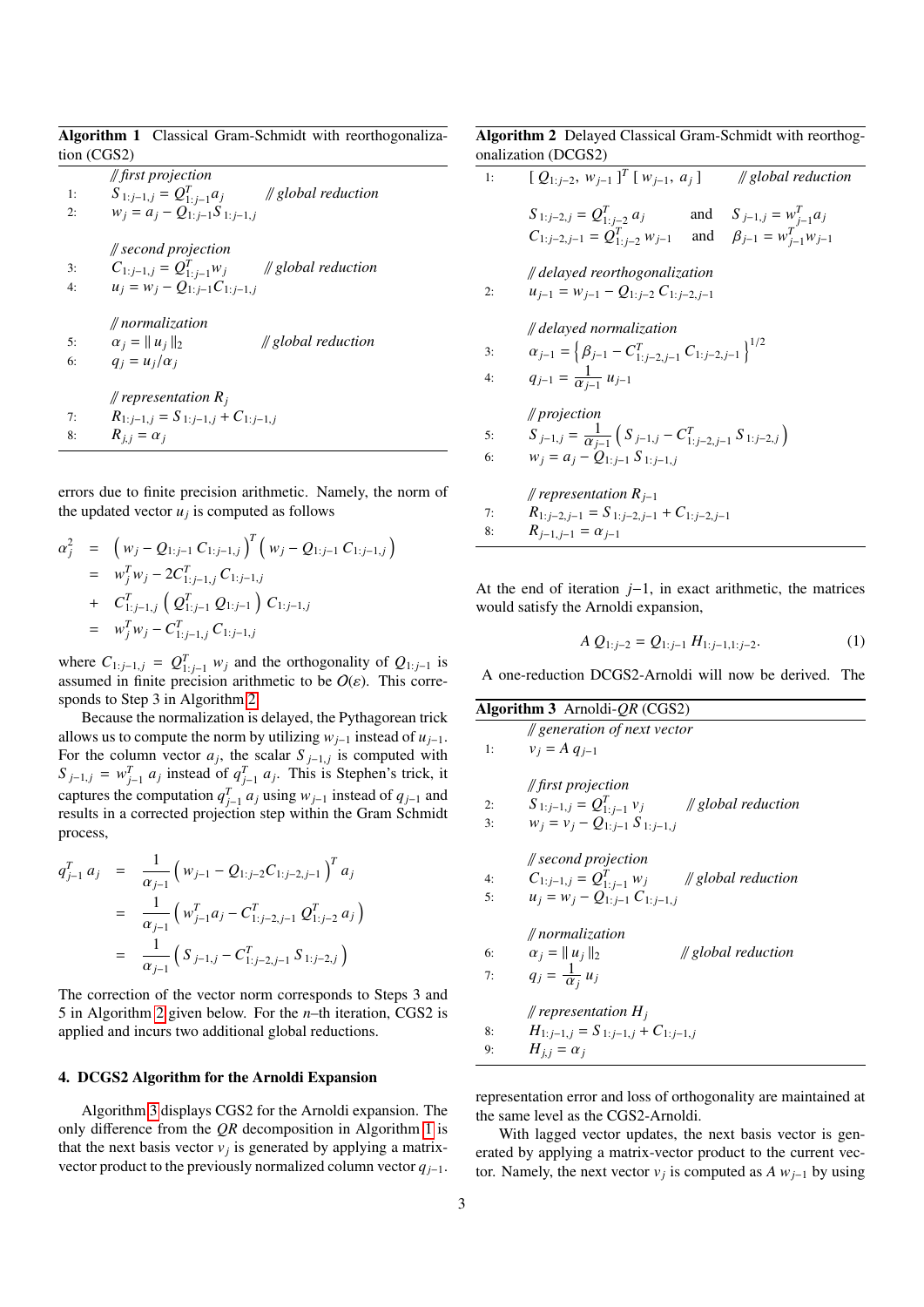the vector  $w_{j-1}$  instead of  $q_{j-1}$ , where  $q_{j-1}$  is the previously constructed orthogonal column. Thus, an effective strategy is required to compute  $w_j$  from  $Aw_{j-1}$  and also to generate the Hessenberg matrix *H<sup>j</sup>* in the Arnoldi expansion.

After a delay of one iteration, the vector  $q_{j-1}$ , is computed using *wj*−<sup>1</sup> as follows

<span id="page-3-0"></span>
$$
q_{j-1} = \frac{1}{\alpha_{j-1}} \left( w_{j-1} - Q_{1:j-2} C_{1:j-2,j-1} \right)
$$
 (2)

Equation [\(2\)](#page-3-0) may also be interpreted as a *QR* factorization of the matrix  $W_{1:j-1}$ , with columns  $[w_1, \ldots, w_{j-1}]$ 

$$
Q_{1:j-1} = W_{1:j-1} C_{1:j-1,1:j-1}^{-1}, \tag{3}
$$

where *C* is an upper triangular matrix.

Multiplying [\(2\)](#page-3-0) by *A* from the left, it follows that

<span id="page-3-5"></span>
$$
v_j = A q_{j-1}
$$
\n
$$
= \frac{1}{\alpha_{j-1}} \Big( A w_{j-1} - A Q_{1:j-2} C_{1:j-2,j-1} \Big)
$$
\n
$$
= \frac{1}{\alpha_{j-1}} \Big( A w_{j-1} - Q_{1:j-1} H_{1:j-1,1:j-2} C_{1:j-2,j-1} \Big)
$$
\n(4)

Next the vector  $w_j$  is computed, which is the vector produced after projection of  $v_j$  onto the basis vectors in  $Q_{1:j-1}$ ,

<span id="page-3-1"></span>
$$
w_j = A q_{j-1} - Q_{1:j-1} Q_{1:j-1}^T A q_{j-1}
$$
\n
$$
= \frac{1}{\alpha_{j-1}} \Big( A w_{j-1} - Q_{1:j-1} H_{1:j-1,1:j-2} C_{1:j-2,j-1} \Big)
$$
\n
$$
-Q_{1:j-1} Q_{1:j-1}^T
$$
\n
$$
\times \frac{1}{\alpha_{j-1}} \Big( A w_{j-1} - Q_{1:j-1} H_{1:j-1,1:j-2} C_{1:j-2,j-1} \Big)
$$
\n
$$
w_j = \frac{1}{\alpha_{j-1}} \Big( A w_{j-1} - Q_{1:j-1} Q_{1:j-1}^T A w_{j-1} \Big)
$$
\n
$$
+ \frac{1}{\alpha_{j-1}} Q_{1:j-1} \Big( I - Q_{1:j-1}^T Q_{1:j-1} \Big) H_{1:j-1,1:j-2} C_{1:j-2,j-1}
$$
\n(17)

The last term is dropped from [\(5\)](#page-3-1), for two reasons,

- DCGS2 is constructed such that the loss of orthogonality  $||I - Q_{1:j-1}^T Q_{1:j-1}||_F$  is  $O(\varepsilon)$ , and
- $C_{1:j-2,j-1}/\alpha_{j-1}$  is expected to be  $O(\varepsilon)\kappa(A)$ . Hence, when  $\kappa(A) \leq O(1/\varepsilon)$ , the norm of the term is  $O(1)$ .

Therefore, at this point [\(5\)](#page-3-1) becomes an approximation and

<span id="page-3-2"></span>
$$
w_j = \frac{1}{\alpha_{j-1}} \left( A w_{j-1} - Q_{1:j-1} Q_{1:j-1}^T A w_{j-1} \right)
$$
  
= 
$$
\frac{1}{\alpha_{j-1}} \left( A w_{j-1} - Q_{1:j-2} Q_{1:j-2}^T A w_{j-1} \right)
$$
  
- 
$$
\frac{1}{\alpha_{j-1}} q_{j-1} q_{j-1}^T A w_{j-1}
$$

Noting that  $S_{1:j-2,j} = Q_{1:j-2}^T A w_{j-1}$ , it follows that.

$$
w_j = \frac{1}{\alpha_{j-1}} \left( A w_{j-1} - Q_{1:j-2} S_{1:j-2,j} - q_{j-1} q_{j-1}^T A w_{j-1} \right)
$$

Finally, from [\(2\)](#page-3-0), it is possible to compute

$$
q_{j-1}^T A w_{j-1} = \frac{1}{\alpha_{j-1}} \left( w_{j-1} - Q_{1:j-2} C_{1:j-2,j-1} \right)^T A w_{j-1}
$$
  

$$
= \frac{1}{\alpha_{j-1}} \left( w_{j-1}^T A w_{j-1} - C_{1:j-2,j-1}^T Q_{1:j-2}^T A w_{j-1} \right)
$$
  

$$
= \frac{1}{\alpha_{j-1}} \left( S_{j-1,j} - C_{1:j-2,j-1}^T S_{1:j-2,j} \right)
$$

where  $S_{j-1,j} = w_{j-1}^T A w_{j-1}$ . This step is Stephen's trick in the context of Arnoldi.

After substitution of this expression, it follows that

$$
w_j = \frac{1}{\alpha_{j-1}} \left( A w_{j-1} - Q_{1:j-2} S_{1:j-2,j} \right)
$$
\n
$$
- \frac{1}{\alpha_{j-1}^2} q_{j-1} \left( S_{j-1,j} - C_{1:j-2,j-1}^T S_{1:j-2,j} \right)
$$
\n
$$
= \frac{1}{\alpha_{j-1}} A w_{j-1} - Q_{1:j-1} T_{1:j-1,j}
$$
\n(6)

where

$$
T_{1:j-2,j} = \frac{1}{\alpha_{j-1}} S_{1:j-2,j}
$$

and

$$
T_{j-1,j} = \frac{1}{\alpha_{j-1}^2} \left( S_{j-1,j} - C_{1:j-2,j-1}^T S_{1:j-2,j} \right).
$$

The (*j* − 1)–th column of the Hessenburg matrix *H* is computed as follows and satisfies the Arnoldi relation [\(1\)](#page-2-3). First, reorder [\(6\)](#page-3-2) into a factorization form

<span id="page-3-3"></span>
$$
A w_{j-1} = Q_{1:j-2} S_{1:j-2,j}
$$
  
+ 
$$
\frac{1}{\alpha_{j-1}} q_{j-1} \left( S_{j-1,j} - C_{1:j-2,j-1}^T S_{1:j-2,j} \right) + \alpha_{j-1} w_j
$$
 (7)

From [\(2\)](#page-3-0), it also follows that

<span id="page-3-4"></span>
$$
w_j = Q_{1:j-1} C_{1:j-1,j} + \alpha_j q_j \tag{8}
$$

which represents the orthogonalization of the vector  $w_j$ . By replacing  $w_j$  in [\(7\)](#page-3-3) with the expression in [\(8\)](#page-3-4), obtain

<span id="page-3-6"></span>
$$
Aw_{j-1} = Q_{1:j-2} S_{1:j-2,j}
$$
  
+ 
$$
\frac{1}{\alpha_{j-1}} q_{j-1} (S_{j-1,j} - C_{1:j-2,j-1}^T S_{1:j-2,j})
$$
  
+ 
$$
\alpha_{j-1} Q_{1:j-1} C_{1:j-1,j} + \alpha_j \alpha_{j-1} q_j
$$
  

$$
Aw_{j-1} = Q_{1:j-2} (S_{1:j-2,j} + \alpha_{j-1} C_{1:j-2,j})
$$
  
+ 
$$
\frac{1}{\alpha_{j-1}} q_{j-1} (S_{j-1,j} - C_{1:j-2,j-1}^T S_{1:j-2,j})
$$
  
+ 
$$
\alpha_{j-1} C_{j-1,j} q_{j-1} + \alpha_j \alpha_{j-1} q_j.
$$
  
(9)

This is the representation of *A*  $w_{j-1}$  in the Krylov subspace spanned by the orthogonal basis vectors  $Q_{1:j}$  using the matrices *S* and *C*. However, the representation of *A*  $q_{j-1}$  in  $Q_{1:j}$  with the matrix *H* is still required. Namely, write [\(5\)](#page-3-5) as

<span id="page-3-7"></span>
$$
Aq_{j-1} = \frac{1}{\alpha_{j-1}} \left( A w_{j-1} - Q_{1:j-2} H_{1:j-2,1:j-2} C_{1:j-2,j-1} \right)
$$

$$
- \frac{1}{\alpha_{j-1}} q_{j-1} H_{j-1,j-2} C_{j-2,j-1}
$$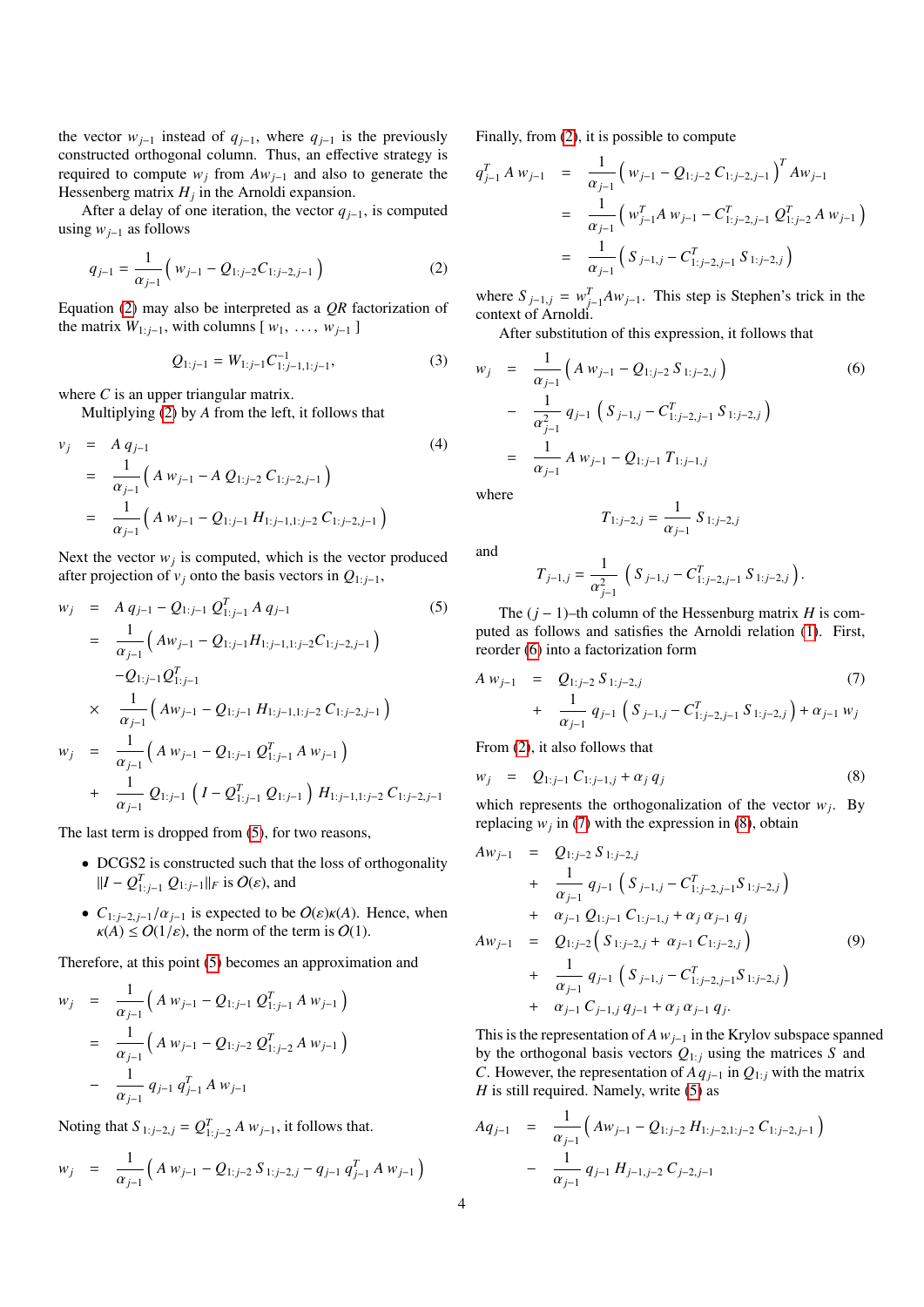*H*<sub>*j*−1, *j*−1</sub> is now computed using  $C$ <sub>*j*−2</sub> and  $H$ <sub>1: *j*−1, *j*−2.</sub> Replacing  $Aw_{j-1}$  with [\(9\)](#page-3-6), it follows that

$$
Aq_{j-1} = Q_{1:j-2} \left( \frac{1}{\alpha_{j-1}} S_{1:j-2,j} + C_{1:j-2,j} \right)
$$
(10)  
+ 
$$
\frac{1}{\alpha_{j-1}^2} q_{j-1} \left( S_{j-1,j} - C_{1:j-2,j-1}^T S_{1:j-2,j} \right)
$$
  
+ 
$$
\alpha_j q_j - \frac{1}{\alpha_{j-1}} Q_{1:j-2} H_{1:j-2,1:j-2} C_{1:j-2,j-1}
$$
  
+ 
$$
C_{j-1,j} q_{j-1} - \frac{1}{\alpha_{j-1}} H_{j-1,j-2} C_{j-2,j-1} q_{j-1}
$$

To summarize

- 1. *A*  $q_{j-1} = Q_{1:j-2} A_{1:j-2,j} + q_{j-1} s_{j-1,j} + \alpha_j q_j$  is a standard *OR* decomposition obtained by a Gram-Schmidt process *QR* decomposition obtained by a Gram-Schmidt process.
- 2.  $C_{1:j-2,j}$  and  $C_{j-1,j}$  are the standard reorthogonalization terms in the representation equation,
- 3.  $C_{1:j-2,j-1}^T S_{1:j-2,j}$  is Stephen's trick.
- *j*.  $C_{1:j-2, j-1}$  *o*  $1:j-2, j$  is such it in the state.<br>4. *H*<sub>1:*j*−2, *i*;*j*−2, *i*−*1* and *H<sub>j−1,j−2</sub> C<sub>j−2,j−1</sub>* are the representation error correction terms.</sub>
- 5.  $\frac{1}{\alpha}$  $\frac{1}{\alpha_{j-1}}$  is due to using unnormalized quantities and these<br>must be corrected by scaling must be corrected by scaling.

Items 1, 2 and 3 are present in both the *QR* decomposition and Arnoldi expansion. Items 4 and 5 are specific to Arnoldi.

According to [\(10\)](#page-3-7), in order to obtain the  $(j - 1)$ –th column of the Arnoldi relation [\(1\)](#page-2-3), the column  $H_{1:i,j-1}$  is computed as follows

$$
H_{1:j-2,j-1} = \frac{1}{\alpha_{j-1}} S_{1:j-2,j} + C_{1:j-2,j}
$$
  
\n
$$
- \frac{1}{\alpha_{j-1}} H_{1:j-2,1:j-2} C_{1:j-2,j-1}
$$
  
\n
$$
= T_{1:j-2,j} + C_{1:j-2,j} - \frac{1}{\alpha_{j-1}} H_{1:j-2,1:j-2} C_{1:j-2,j-1}
$$
  
\n
$$
H_{j-1,j-1} = \frac{1}{\alpha_{j-1}^2} \left( S_{j-1,j} - C_{1:j-2,j-1}^T S_{1:j-2,j} \right) + C_{j-1,j}
$$
  
\n
$$
- \frac{1}{\alpha_{j-1}} H_{j-1,j-2} C_{j-2,j-1}
$$
  
\n
$$
H_{j,j-1} = \alpha_j
$$

Finally, the DCGS2–Arnoldi is presented in Algorithm [4.](#page-4-0)

# 5. Computation and Communication Costs

The computation and communication costs of the algorithms are listed in Tables [1](#page-5-0) and [2.](#page-5-1) Although theoretically equivalent, they exhibit different behavior in finite precision arithmetic. All the schemes, except MGS, are based upon cache-blocked matrix operations. MGS applies elementary rank–1 projection matrices sequentially to a vector and does not take advantage of the DGEMM matrix-matrix multiplication kernel. In addition, this algorithm requires one global reduction (MPI AllReduce) in the inner-most loop to apply a rank-1 projection matrix. Thus, *j* global reductions are required at iteration *j* − 1. The implementation of ICWY-MGS batches together the projections

<span id="page-4-0"></span>

|    | Algorithm 4 Arnoldi- $QR$ (DCGS2)                                                                                                                          |
|----|------------------------------------------------------------------------------------------------------------------------------------------------------------|
| 1: | $[Q_{1:j-2}, w_{j-1}]^T[w_{j-1}, Aw_{j-1}]$<br>$\#$ global reduction                                                                                       |
| 2: | $S_{1:j-2,j} = Q_{1:j-2}^T A w_{j-1}$ and $S_{j-1,j} = w_{j-1}^T A w_{j-1}$<br>$C_{1:j-2,j-1} = Q_{1:j-2}^T w_{j-1}$ and $\beta_{j-1} = w_{j-1}^T w_{j-1}$ |
| 3: |                                                                                                                                                            |
|    | // delayed normalization                                                                                                                                   |
| 4: | $\alpha_{j-1} = \left\{\beta_{j-1} - C_{1:j-2,j-1}^T C_{1:j-2,j-1}\right\}^{1/2}$                                                                          |
| 5: | $T_{j-1,j} = \frac{1}{\alpha_{i-1}^2} \left( S_{j-1,j} - C_{1:j-2,j-1}^T S_{1:j-2,j} \right)$                                                              |

6: 
$$
T_{1:j-2,j} = \frac{1}{\alpha_{j-1}} S_{1:j-2,j}
$$

// *projection*

7: 
$$
u_{j-1} = w_{j-1} - Q_{1:j-2} C_{1:j-2,j-1}
$$

8: 
$$
q_{j-1} = \frac{1}{\alpha_{j-1}} u_{j-1}
$$
  
9:  $w_j = \frac{1}{\alpha_{j-1}} A w_{j-1} - Q_{1:j-1} T_{1:j-1,j}$ 

// *representation Hj*−<sup>1</sup> 10:  $H_{1:j-2,j-2} = K_{1:j-2,j-2} + C_{1:j-2,j-1}$ <br>11:  $K_{1:i-1,i-1} = T_{1:i-1,i} - \frac{1}{2} H_{1:i-1}$ 11:  $K_{1:j-1,j-1} = T_{1:j-1,j} - \frac{1}{\alpha_j}$  $\frac{1}{\alpha_{j-1}} H_{1:j-1,1:j-2} C_{1:j-2,j-1}$ 12:  $H_{j-1,j-2} = \alpha_{j-1}$ 

and computes one row of the strictly lower triangular matrix, Swirydowicz et al. [\[11\]](#page-11-9). ´

$$
L_{k-1,1:k-2} = \left(Q_{1:k-2}^T q_{k-1}\right)^T.
$$

The resulting inverse compact *WY* projector *P* is given by

$$
P\ a = \left(I - Q_{1:j-1}\ T_{1:j-1,1:j-1}\ Q_{1:j-1}^T\right)\ a
$$

where the triangular correction matrix is given by

$$
T_{1:j-1,1:j-1} = (I + L_{1:j-1,1:j-1})^{-1}, \quad T_{1:j-1,1:j-1} \approx (Q_{1:j-1}^T Q_{1:j-1})^{-1}
$$

The implied triangular solve requires an additional (*j*−1)<sup>2</sup> flops at iteration *j*−1 and thus leads to a slightly higher operation count compared to the original MGS orthogonalization scheme, the operation  $Q_{1:k-2}^T q_{k-1}$  increases ICWY-MGS complexity by  $mn^2$  meaning it is 1.5 times more expensive  $(3mn^2 \text{ total})$  but reduces synchronizations from *j*−1 at iteration *j* to 1. This reasoning also follows for the CWY-MGS algorithm, it is 1.5 times more expensive compared to the sequential implementation of MGS. However, only one global reduction is required per iteration, and hence the amount of inter-process communication does not depend upon the number of rank–1 projections applied at each iteration.

In the case of the DCGS2 algorithm, the symmetric correction matrix  $T_{j-1}$  was derived in Appendix 1 of [\[11\]](#page-11-9) and is given by

$$
T_{1:j-1,1:j-1} = I - L_{1:j-1,1:j-1} - L_{1:j-1,1:j-1}^T
$$

This form of the projector was employed in the *s*-step and pipelined GMRES described in Yamazaki et al. [\[17\]](#page-11-15). When the matrix  $T_{1:j-1,1:j-1}$  is split into  $I - L_{1:j-1,1:j-1}$  and  $L_{1:j-1,1:j-1}^T$  and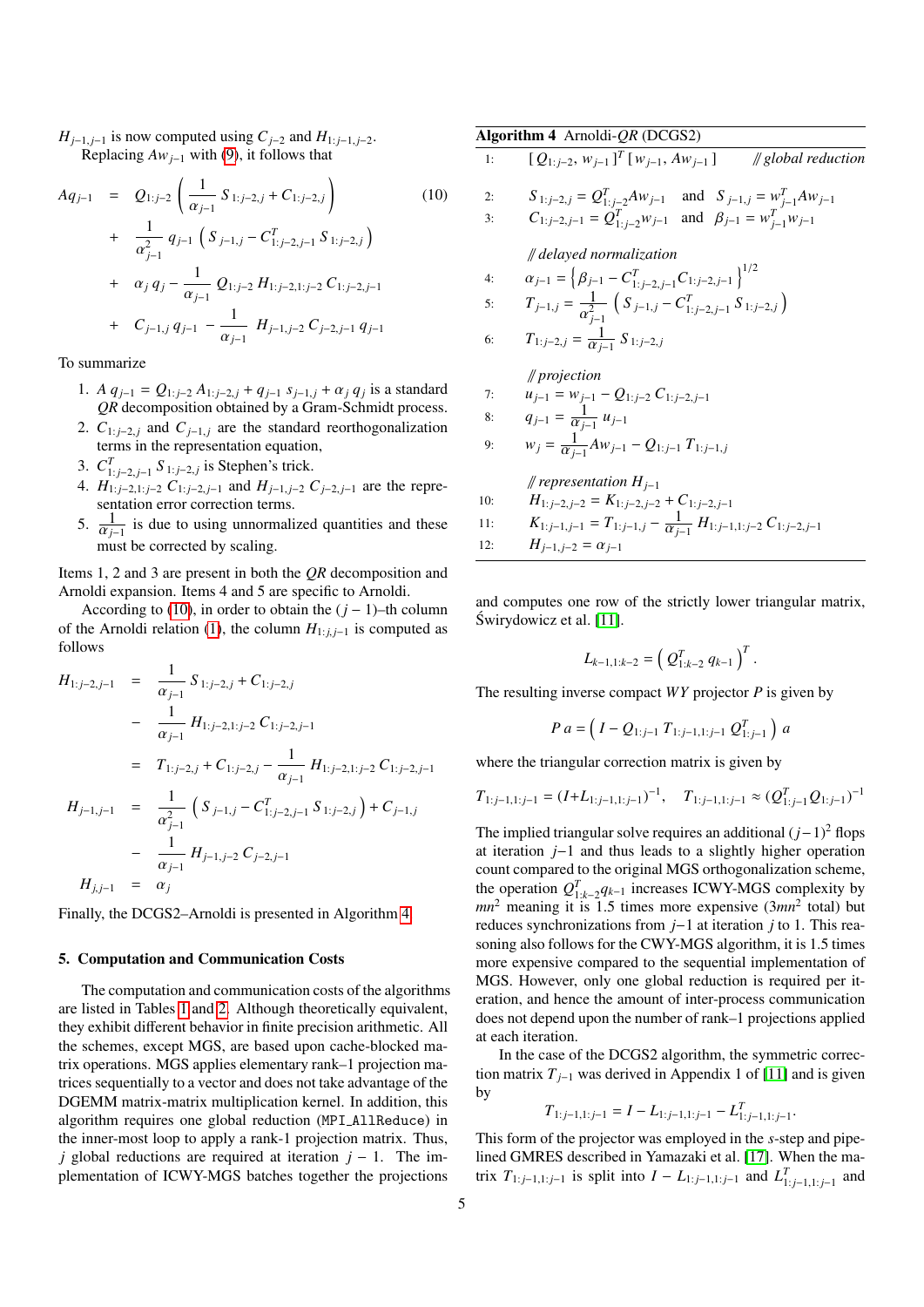applied across two iterations of the DCGS2 algorithm, the resulting loss of orthogonality is  $O(\varepsilon)$  in practice.

Block generalizations of the DGCS2 and CGS2 algorithm are presented in Carson et al. [\[15,](#page-11-13) [19\]](#page-11-17). These papers generalize the Pythagorean trick to block form and derive BCGS-PIO and BCGS-PIP algorithms with the more favorable communication patterns described herein. An analysis of the backward stability of the these block Gram-Schmidt algorithms is also presented.

<span id="page-5-0"></span>

| flops per iter  | synchs                      | bandwidth  |
|-----------------|-----------------------------|------------|
| 4(m/p)i         |                             |            |
| $6(m/p)j + j^2$ |                             | 2 <i>i</i> |
| 4(m/p)i         | $\mathcal{D}_{\mathcal{L}}$ |            |
| 8(m/p)i         | 3                           | 2 i        |
| 8(m/p)i         | $\mathfrak{D}$              | 2i         |
| 8(m/p)i         |                             | 2 i        |
| 8(m/p)j         |                             | 2 i        |
| $8(m/p)j + j^2$ |                             | 2 i        |
|                 |                             |            |

Table 1: Cost per iteration for Gram Schmidt algorithms. Where *p* is the number of processes used.

<span id="page-5-1"></span>

| orth scheme        | flops per iter               | synchs           | bandwidth                  |
|--------------------|------------------------------|------------------|----------------------------|
| MGS Level 1        | $2(m/p)n^2$                  | $\frac{1}{2}n^2$ |                            |
| MGS Level 2        | $3(m/p)n^2 + \frac{1}{3}n^3$ | n                |                            |
| CGS                | $2(m/p)n^2$                  | 2n               |                            |
| CGS2               | $4(m/p)n^2$                  | 3n               |                            |
| CGS2 (lagged norm) | $4(m/p)n^2$                  | 2n               | $n^2$                      |
| DCGS2-HRT          | $4(m/p)n^2$                  | n                |                            |
| DCGS2 (OR)         | $4(m/p)n^2$                  | n                | $n^{\scriptscriptstyle -}$ |
| DCGS2 (Arnoldi)    | $4(m/p)n^2 + \frac{1}{3}n^3$ | n                |                            |
|                    |                              |                  |                            |

Table 2: Total cost of Gram Schmidt algorithms. Where *p* is the number of processes used.

<span id="page-5-3"></span>

Figure 1: Loss of orthogonality with increasing condition number.

It is important to note that there are a variety of ways to implement a blocked MGS algorithm. The correction matrix *T* is constructed much like in the BLAS Level 2 compact-*WY* Householder transformation [\[11\]](#page-11-9). For all results reported herein that employ blocked MGS, these are based upon CWY-MGS.

<span id="page-5-4"></span>

Figure 2: Representation error with increasing condition numbers.

Except in the context of GMRES. When using the one-reduce GMRES solver, the underlying Gram-Schmidt algorithm employed is ICWY-MGS . For this reason Tables [1,](#page-5-0) [2,](#page-5-1) and [3](#page-5-2) refer to the blocked MGS implementation as Level 2 versus ICWY-MGS. In addition, MGS Level 1 refers to the sequential implementation for using level 1 BLAS operations.

Both CGS and CGS2 are based upon matrix-vector operations. CGS applies a single projection, and then normalizes, requiring two separate steps. This projection step consists of two DGEMV kernel calls and one DDOT for the normalization. CGS suffers from at least an  $O(\varepsilon) \kappa^2(A)$  loss of orthogonality. CGS2<br>achieves  $O(\varepsilon)$  through two passes (see Figure 1). The additional achieves  $O(\varepsilon)$  through two passes (see Figure [1\)](#page-5-3). The additional projection within CGS2 accounts for one additional global reduction per iteration and an additional 4(*m*/*p*)*<sup>j</sup>* operations.

DCGS2 requires one reduction and employs matrix-matrix multiplies for the computation in a tall-and-skinny DGEMM. This leads to the higher sustained execution rate of DCGS2 (e.g. 2× the GigaFlop/sec). In the context of Arnoldi, DCGS2 requires an additional  $j^2$  flops at the  $j$ –th iteration. The additional cost is due to the Arnoldi representation trick described in Section [4.](#page-2-4) The representation error correction terms require an additional  $n^2$  operations from a matrix-vector product with the Hessenberg matrix.

<span id="page-5-2"></span>

| orth scheme        | LOO                                    | Proven      |
|--------------------|----------------------------------------|-------------|
| MGS Level 1        | $O(\varepsilon)\kappa(A)$              | [18]        |
| MGS Level 2        | $O(\varepsilon)\kappa(A)$              | Conjectured |
| CGS                | $O(\varepsilon)\kappa^2(A)$            | 171         |
| CGS2               | $O(\varepsilon)$                       | 171         |
| CGS2 (lagged norm) | $O(\varepsilon)$                       | Conjectured |
| DCGS2-HRT          | $O(\varepsilon)\overline{\kappa^2(A)}$ | Conjectured |
| DCGS2 (OR)         | $O(\varepsilon)$                       | Conjectured |
| DCGS2 (Arnoldi)    | $O(\varepsilon)$                       | Conjectured |
|                    |                                        |             |

Table 3: Loss of Orthogonality (LOO).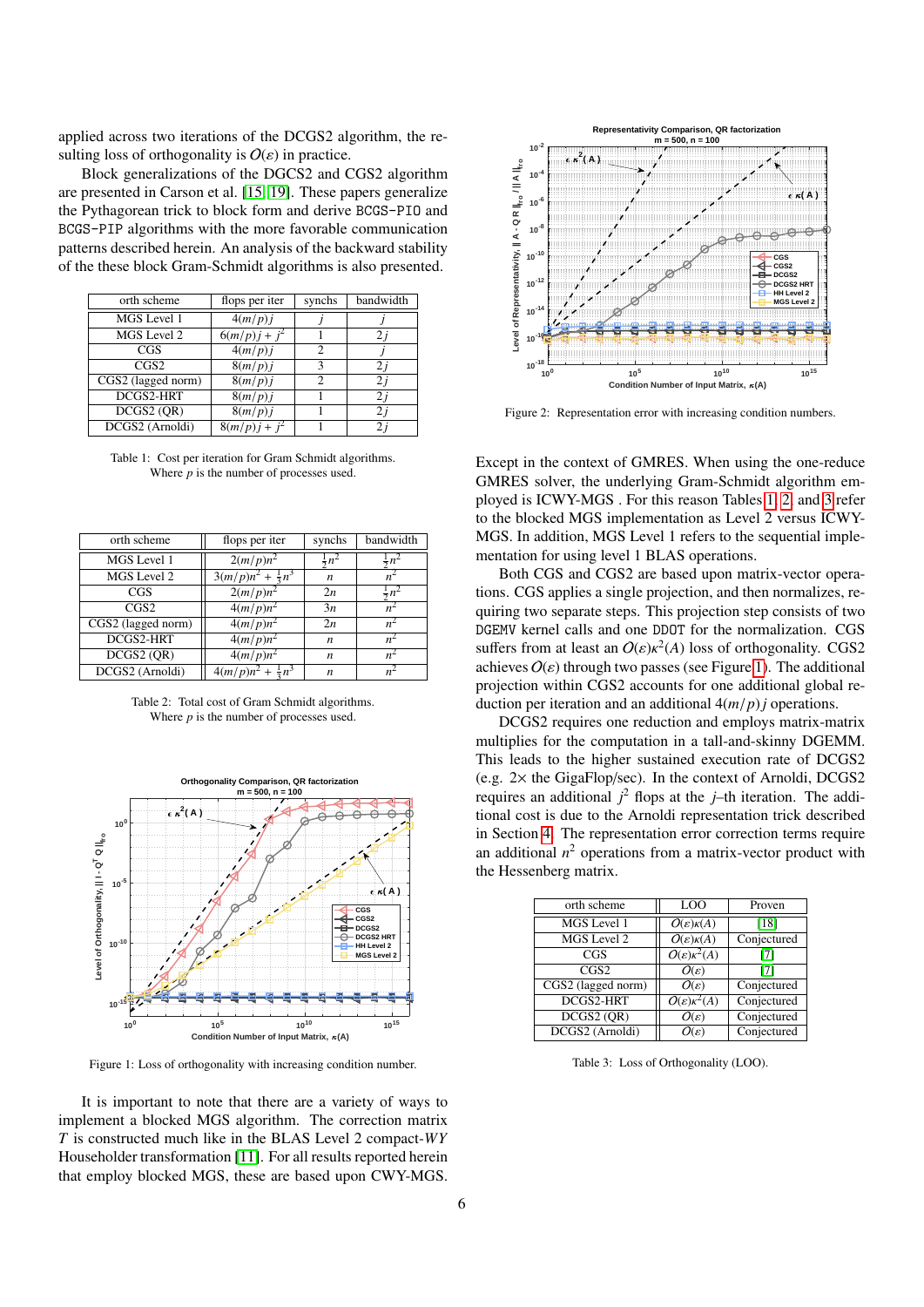# <span id="page-6-0"></span>6. Numerical Results

In this section, the numerical stability of the Arnoldi algorithm is investigated for the different orthogonalization schemes. The methodology for the numerical stability analysis is presented in Section [6.1](#page-6-1) along with the experiments. The same methodology is employed in Section [7.](#page-8-0) Four stability metrics are examined,

- 1. representation error
- 2. loss of orthogonality
- 3. forward error in the eigenvalue solutions, < threshold
- 4. dimension of converged invariant subspace, < threshold

The metrics (1) and (2) are sufficient to analyze the stability of an orthogonalization scheme. However to give a broader perspective the metrics (3) and (4) are also examined. Additional metrics that can be considered are:

- 1. convergence of GMRES
- 2. achievable backward error of GMRES
- 3. number of eigenvalue-pairs (Ritz values) with a backward error < threshold (see Hernandez et al. [\[16\]](#page-11-14))

The convergence of GMRES and the achievable backward error are informative metrics, however, Paige et al. [\[5\]](#page-11-3) proved that GMRES (with one right-hand side) only needs an  $O(\varepsilon)\kappa(B)$ LOO to converge. Therefore, GMRES is tolerant of "bad" orthogonalization schemes and is not a stringent enough test.

The number of eigenvalue-pairs with a backward error less than a threshold should not be used to assess the quality of an orthogonalization scheme because, for example, a scheme that always returns the same eigenvalue-pair *n* times would score the highest possible score (*n*) according to this metric, while performing very poorly in any reasonable metric.

# <span id="page-6-1"></span>*6.1. Manteu*ff*el Matrix and experimental stability methodology*

The matrix generated by "central differences" introduced by Manteuffel [\[20\]](#page-11-18) is employed in a series of tests designed for the Krylov-Schur eigenvalue solver based upon DCGS2–Arnoldi. This matrix is convenient for computing the forward error solution because the explicit computation of each eigenvalue is possible, thus the comparison against a converged eigenvalue is possible. For  $m \times m$  block diagonal matrices *M* and *N*, where *M* and *N* have  $k \times k$  sub-blocks such that  $m = k^2$ . *M* is positive definite and *N* is skew-symmetric. An explicit formulation of *M* and *N* is given in [\[20\]](#page-11-18). The Manteuffel matrix is expressed as the sum

$$
A = \frac{1}{h^2}M + \frac{\beta}{2h}N\tag{11}
$$

where the matrix blocks and  $k^2$  eigenvalues are generated by

$$
\lambda_{\ell,j} = 2\left[2 - \sqrt{1 - \left(\frac{\beta}{2}\right)^2} \left(\cos\left(\frac{\ell\pi}{L}\right) + \cos\left(\frac{j\pi}{L}\right)\right)\right],\qquad(12)
$$

For  $\ell = 1, \ldots, k$  and  $j = 1, \ldots, k$ . As can be seen in [\(12\)](#page-6-2),  $\beta$  is a scalar that governs the spectrum of the eigenspace. *L* is defined by the domain of the differential operator,  $[0, L] \times [0, L]$  and  $h =$ 

 $L/(k+1)$  is the discretization parameter. For the experiments within this section,  $\beta = 0.5$  and  $L = k + 1$  so that  $h = 1$  ( $\beta \le 2$ implies all eigenvalues are real). For  $k = 50$ , relevant numerical metrics are summarized in Table [4.](#page-6-3) Here, *V* and *W* are the left and right eigenvectors. The Manteuffel matrix is employed to evaluate the convergence of Krylov-Schur.

<span id="page-6-3"></span>

| $  A  _2$                            | $7.99e+00$    |
|--------------------------------------|---------------|
| Cond(A)                              | $3.32e+02$    |
| Cond(V)                              | $3.96e + 11$  |
| Cond(W)                              | $3.74e + 11$  |
| $  A^T A - AA^T  _F /   A  _F^2$     | $2.81e - 0.4$ |
| $\max_i ( \text{ Cond}(\lambda_i) )$ | $1.46e+10$    |
| $\min_i$ (Cond( $\lambda_i$ ))       | $2.38 + 02$   |
|                                      |               |

Table 4: Differential operator specs for  $k = 50$ ,  $m = k^2 = 2500$ .

The Arnoldi residual and error metrics employed herein are described in Hernández et al. [\[21\]](#page-11-19). Figure [4](#page-7-0) displays the loss of orthogonality  $\|I_{j-1} - Q_{1:j-1}^T Q_{1:j-1}\|_F$ , while Figure [3](#page-6-4) is a plot of the Arnoldi relative representation error, from [\(1\)](#page-2-3)

$$
RRE(j) = \frac{\left\|AQ_{1:j-2} - Q_{1:j-1}H_{1:j-1,1:j-2}\right\|_F}{\|A\|_F}
$$

Each of the algorithms, except for the DCGS2-HRT presented in [\[16\]](#page-11-14), achieve machine precision level relative error. Figure [4](#page-7-0) displays the loss of orthogonality for each scheme. It was noted earlier that CGS exhibits an  $O(\varepsilon) \kappa^2(A)$  loss of or-<br>thogonality. The plot illustrates that DCGS2-HRT follows CGS thogonality. The plot illustrates that DCGS2-HRT follows CGS while the other algorithms construct orthonormal columns to the level of machine precision.

<span id="page-6-4"></span>

Figure 3: Representation error.

<span id="page-6-2"></span>The results from a Krylov-Schur eigenvalue experiment to evaluate the convergence properties of the different Arnoldi algorithms are plotted in Figure [5.](#page-7-1) The solver relies upon the Schur decomposition of the Hessenberg matrix  $H_n$  generated in the Arnoldi expansion. To assess the convergence rates, the Arnoldi residual [\(13\)](#page-7-2) is compared to the absolute error tolerance. The approximate eigenvector (or Ritz vector) associated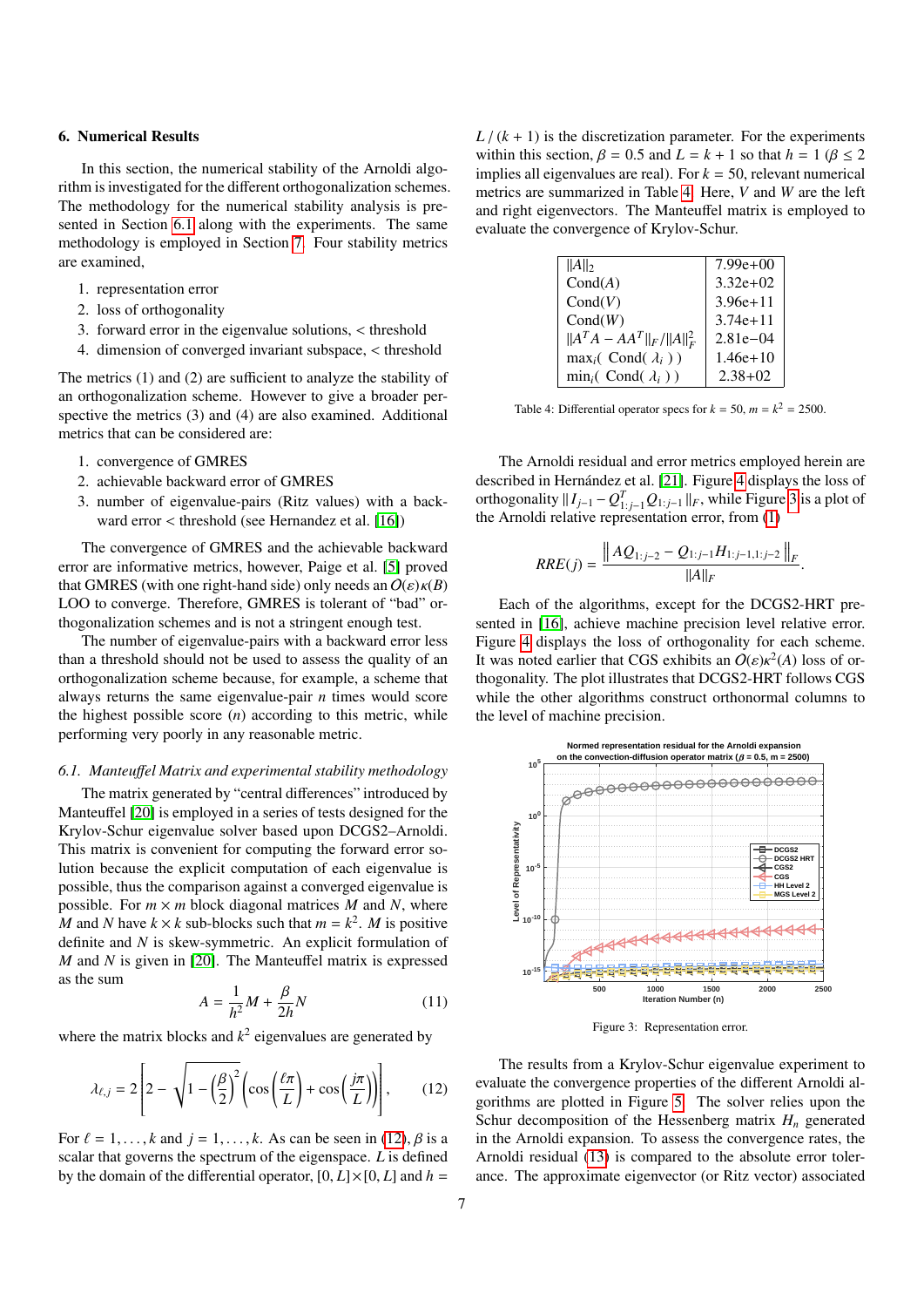<span id="page-7-0"></span>



<span id="page-7-1"></span>

Figure 5: Number of eigenvalues computed with  $10^{-7}$  absolute error.

<span id="page-7-3"></span>

Figure 6: Dimension of invariant subspace computed.

with the eigenvalue  $\lambda_i$  is defined by  $z_i = V_n y_i$ , where  $y_i$  is the corresponding eigenvector of  $H$ , see [16] corresponding eigenvector of *Hn*, see [\[16\]](#page-11-14).

<span id="page-7-2"></span>
$$
\| (A - \lambda_i I) z_i \|_2 = |H_{n+1,n}| | e_n^T y_i | < \text{tol} \tag{13}
$$

where tol = 1e−7. If this threshold is satisfied, the iteration is considered to have found an invariant subspace and the associ-

ated diagonal element in the Schur triangular matrix  $T_{l,l}$  is an eigenvalue. The representation error and loss of exthese political eigenvalue. The representation error and loss of orthogonality can be easily computed. It is important to note if these quantities are not close to machine precision, a converged invariant subspace has not been found. After the size of the invariant subspace has been found, the  $k^2$  eigenvalues from the formula in [\(12\)](#page-6-2) are computed and compared with the "converged" eigenvalues in the Schur triangular matrix *T*. In addition, rather than computing the same eigenvalue twice, the multiplicity is obtained to determine if the Krylov-Schur algorithm has computed the same eigenvalue, or unique eigenvalues in the decomposition. The exact multiplicity of any given eigenvalue was always found.

The plot in Figure [5](#page-7-1) displays the number of converged eigenvalues at each step *m* of the Arnoldi algorithm according to the absolute forward error  $|\lambda_i - T_{l,i}| < \text{tol}$ , where tol = 1*e*−7. In practice, at each iteration *n*, for each *l* from 1 to *n*, the *l*, are scanned tice, at each iteration *n*, for each *l* from 1 to *n*, the  $\lambda_i$  are scanned for each *i* closest to  $T_{l,l}$ , which has not been found for a previous  $l_{l}$  and which estiglize the telegrance is selected. Our eade will re*l*, and which satisfies the tolerance is selected. Our code will return an error flag if an iteration returns more eigenvalues than the expected multiplicity. The flag was never triggered during our experiments. At iteration *n*, at most *n* eigenvalues are found and these correspond to the solid black line. There are three reasons why the number of eigenvalues found is not *n*. First, the eigenvalues must be converged. At step *n*, in exact arithmetic, all eigenvalues would have been found. For step  $n \leq m$ , the number of eigenvalues found is between 0 and *n*. Second, the forward error is sensitive to the condition number of the eigenvalues. Some eigenvalues have condition number of the order 1e+10, (see Table [4\)](#page-6-3), therefore, using  $\varepsilon = 2.2e-16$  accuracy, our algorithms are not expected to find all eigenvalues at iteration  $m = 2,500$ . The maximum number of eigenvalues found is about 2, 100 with CGS2 and DCGS2 methods. This condition number problem is present at any restart *n* and is intrinsic when using a forward error criteria. Third, the Arnoldi–*QR* factorization could have errors in fundamental quantities such that the loss of orthogonality and representation error are large. This may affect the number of eigenvalues found at iteration *n*.

Figure [6](#page-7-3) displays, at each restart *n*, the size of the invariant subspace found. None of the methods can follow this line, but as the full Arnoldi expansion of the Manteuffel matrix is approached, any scheme that maintains orthogonality can continually find new eigenvalues, or new directions to search. Comparing both plots illustrates that in practice, when eigenvalues are not known, looking at the size of the invariant subspace can be a good metric. Note that between the two plots, there is a small gap for the error formula at a restart of  $m = 2500$ , where this gap is not present in the invariant subspace plot. The different Arnoldi variants cannot find all of the invariant subspaces, which is due to the condition number of the eigenvalues. Comparing the different *QR* factorization schemes and the invariant subspace found, although it loses orthogonality, Arnoldi with MGS can still find new search directions. Arnoldi–*QR* based on Householder (HH), CGS2 and DCGS2, can find a subspace that spans the entire space, but for this matrix MGS still performs well and generates a subspace size close to 2000.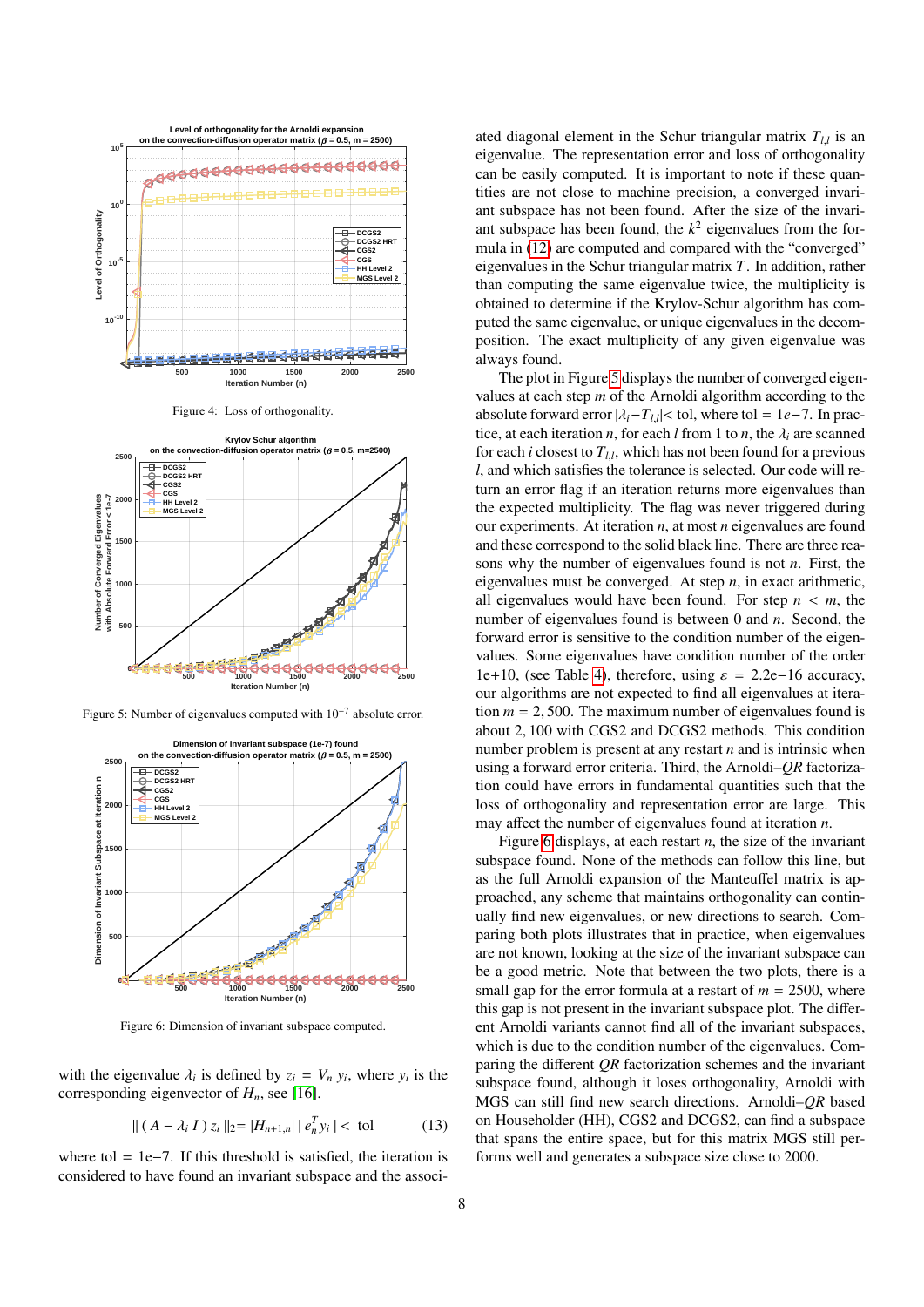# *6.2. Matrix Market*

The Arnoldi–*QR* factorization algorithms are now compared for matrices gathered from the Suite-Sparse collection maintained by Tim Davis at Texas A&M University [\[22\]](#page-11-20). A total of 635 matrices were chosen by the following criteria: (1) number of nonzeros  $\langle 500, 000, (2)$  the matrix is REAL, (3) the matrix is UNSYMMETRIC and (4) the number of columns and rows > 100. The Krylov basis is computed for each of the 635 matrices in the collection. The representation error and loss of orthogonality are computed for every 5 columns until 75 (making sure the dimension of any matrix is not exceeded). Meaning the restart in an Arnoldi expansion varies from  $n = 5$  to  $n = 75$ in increments of 5.

Figures [7](#page-8-1) and [8](#page-8-2) display these metrics for each of the schemes. At each iteration the tolerance is set to 1e−7. If the representation error or loss of orthogonality is above this threshold the matrix is flagged. The *y*-axis represents the total number of matrices above the given threshold and the *x*-axis indicates the Krylov subspace dimension (restart *m*) employed by the Arnoldi expansion.

Figure [8](#page-8-2) clearly indicates that Krylov vectors generated using CGS and MGS lose orthogonality at different rates. It is observed that the DCGS2-HRT curve falls between these. For the Manteuffel matrix, DCGS2-HRT appears to perform more like CGS and lies somewhere in between. It is important to note, in Figure [7,](#page-8-1) that DCGS2-HRT does not maintain a low representation error for the Arnoldi expansion. This is also apparent in Figure [2.](#page-5-4)

With a restart of  $n = 75$ , these metrics are plotted in Table [5.](#page-8-3) The additional metric displayed is the size of the invariant subspace found, described in Section [6.1.](#page-6-1)

<span id="page-8-3"></span>

| Orth.            | Repres | L <sub>O</sub> O | Invariant |
|------------------|--------|------------------|-----------|
| scheme           | $1e-7$ | $<$ 1e-7         | Subspace  |
| DCGS2            | 631    | 621              | 9844      |
| <b>DCGS2 HRT</b> | 435    | 463              | 7168      |
| CGS2             | 635    | 622              | 9677      |
| CGS              | 635    | 374              | 8370      |
| HH Level 2       | 635    | 635              | 9783      |
| MGS Level 2      | 634    | 519              | 9580      |

Table 5:  $n = 75$ ; tol = 1e−7; Suite-Sparse matrices

# <span id="page-8-0"></span>7. Parallel Performance Results

Parallel performance results are now presented for the Summit Supercomputer at Oak Ridge National Laboratory. Each node of Summit consists of two 22-core IBM Power 9 sockets and six NVIDIA Volta 100 GPUs. CGS2 and DCGS2 were implemented and tested using the Trilinos-Belos iterative solver framework [\[13,](#page-11-11) [23\]](#page-12-0). Therefore, although NVIDIA V100 results are presented here, the implementation is portable to different hybrid node architectures with a single code base.

<span id="page-8-1"></span>

Figure 7: Representation error for Suite-Sparse matrices.

<span id="page-8-2"></span>

Figure 8: Loss of Orthogonality for Suite-Sparse matrices.

To summarize, DCGS2 achieves faster compute times than CGS2 for two reasons. First, the former employs either matrixvector or matrix-matrix kernels, which provide greater potential for data reuse. For tall-and-skinny matrices, employed by DGEMV and DGEMM, compute time is often limited by data movement, and matrix-matrix type kernels often achieve faster execution rates. Therefore, DCGS2 is faster than CGS2, even on a single GPU. Second, on multiple GPUs, the low-synch algorithm decreases the number of global-reductions. Therefore, a greater speedup is achieved on a large number of GPUs. In this section, the execution rates on a single and multiple GPUs are compared.

#### *7.1. Single GPU Performance*

Figure [9](#page-10-1) provides the execution rates in GigaFlops/sec of the main computational kernels on a single GPU, with an increasing number of rows or columns, as reported in [9a](#page-10-1) and columns [9b](#page-10-1) respectively. Within the plot,

• MvTransMv computes the dot-products, e.g., DGEMV to compute  $S_{1:j-1,j} = Q_{1:j-1}^T a_j$  in CGS2 or DGEMM to compute  $[Q_{1:j-2}, w_{j-1}]^T[w_{j-1}, a_j]$  in DCGS2.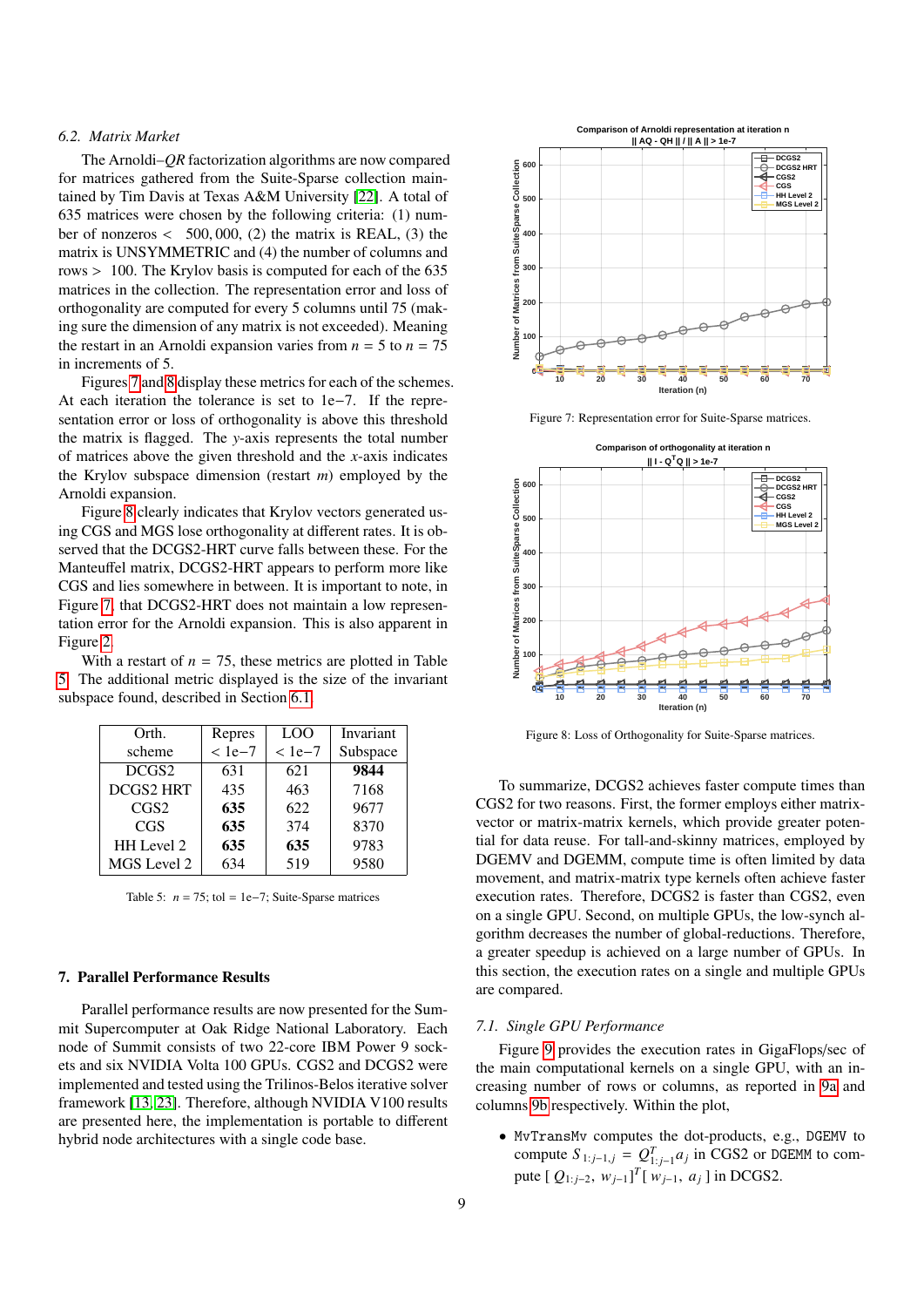• MvTimesMatAddMv updates the vectors by applying the projection, e.g., DGEMV to compute  $w_j = q_j - Q_{1:j-1}S_{1:j-1,j}$ in DCGS2 or DGEMM to compute

$$
\left[\,u_{j-1},\,w_j\,\right] = \left[\,w_{j-1},\,a_j\,\right] - Q_{1:j-2}\,\left[\,C_{1:j-2,j-1},\,S_{1:j-1,j}\,\right]
$$

• MvDot computes DDOT product of two vectors, and is used to compute the normalization factor  $\alpha_{i-1} = ||u_i||_2$ .

Memory bandwidth utilization is a predictor of performance. For example, at the *j*–th iteration of CGS2, MvTransMV reads the  $m \times (j-1)$  matrix  $Q_{1:j-1}$  and the input vector  $a_j$  of length *m*, then writes the result back to the output vector  $S_{1:j-1,j}$ , while performing  $(2m - 1) \times (j - 1)$  flops with two flops per read, assuming the vectors remain in caches, or two flops per two reads and one write with a read-write of vector elements for each multiply-add. Thus, on the V100 with a memory bandwidth of 800 GB/s, 200 GigaFlops/sec is expected from this kernel in double precision. Figures [10](#page-10-2) and [11](#page-10-3) display kernel compute times on one Summit node using one GPU as the number of rows or columns is varied.

Note that DCGS2 combines two MvTransMv calls with a single input and output vector into a call to MvTimesMatAddMv with two input and output vectors. This can double the potential peak speed (i.e. the  $m \times (j - 1)$  matrix is read only once to perform four flops per read). Figure [9](#page-10-1) indicates that for a large number of rows or columns, that DCGS2 increases the execution rate by up to 1.7 and 1.4×, respectively..

# *7.2. Strong-Scaling Performance*

The speedups obtained by DCGS2 for the two main kernels are presented in Tables [6,](#page-9-0) [7](#page-9-1) and [8,](#page-9-2) while Figures [13](#page-11-21) and [14](#page-11-22) and displays the GigaFlops/sec execution rate achieved by the kernels on 30 nodes, using 6 GPUs per node. Figures [15](#page-12-1) and [16](#page-12-2) represent a strong-scaling study and display the time to solution while varying the number of GPUs for a fixed matrix size. One run or trial for each node count was employed for the algorithms in order to collect the performance data on Summit.

- Table [6](#page-9-0) displays the speedup (ratio of DCGS2 to CGS2 compute time) for MvTransMv. Because DCGS2 employs fewer global reductions, as the number of GPUs increases, the speedup obtained by MvTransMv increases, reaching up to 2.20<sup>×</sup> faster times on 192 GPUs.
- Table [7](#page-9-1) displays the speedup for the MvTimesMatAddMv kernel. DCGS2 merges two MvTransMv calls into one MvTimesMatAddMv and achieves  $2\times$  speedup on a single GPU. With more GPUs, the number of local rows and speedup decrease. However, the compute time is dominated by the MvTimesMatAddMv kernel.

Table [8](#page-9-2) displays the speedup obtained by DCGS2, when varying the number of rows. By combining matrix-vector products with global reductions, the speedup obtained by DCGS2 in some instances was significant, up to 3.6<sup>×</sup> faster.

Figures [15](#page-12-1) and [16](#page-12-2) display the time to solution for the GM-RES linear solvers. The latter achieves improved strong scaling due to the merged MvTimesMatAddMv kernel.

<span id="page-9-0"></span>

|          | Number of rows, $n$ |        |           |         |           |
|----------|---------------------|--------|-----------|---------|-----------|
| $#$ GPUs | $1e+6$              | $5e+6$ | $10e + 6$ | $25e+6$ | $50e + 6$ |
| 6        | 1.7                 | 1.6    | 1.6       | 1.3     | 1.1       |
| 12       | 1.9                 | 1.8    | 1.7       | 1.5     | 1.3       |
| 24       | 2.1                 | 1.7    | 1.7       | 1.6     | 1.5       |
| 48       | 2.1                 | 1.9    | 1.9       | 1.8     | 1.6       |
| 96       | 2.0                 | 2.1    | 4.0       | 1.8     | 1.8       |
| 192      | 2.2                 | 2.1    | 2.3       | 2.1     | 2.2       |

Table 6: Speedup of DCGS2 over CGS2 for MvTransMv and MvDot.

<span id="page-9-1"></span>

|          | Number of rows, $n$ |        |           |         |           |
|----------|---------------------|--------|-----------|---------|-----------|
| $#$ GPUs | $1e+6$              | $5e+6$ | $10e + 6$ | $25e+6$ | $50e + 6$ |
| 6        | 0.8                 | 2.0    | 2.0       | 1.9     | 2.0       |
| 12       | 1.9                 | 2.0    | 1.9       | 2.0     | 1.9       |
| 24       | 1.3                 | 0.9    | 1.2       | 2.0     | 2.0       |
| 48       | 1.1                 | 0.9    | 0.9       | 1.9     | 2.0       |
| 96       | 1.1                 | 0.8    | 5.2       | 1.1     | 1.3       |
| 192      | 0.9                 | 0.7    | 0.7       | 0.9     | 1.3       |

Table 7: Speedup of DCGS2 over CGS2 for MvTimesMatAddMv.

<span id="page-9-2"></span>

|          |        | Number of rows, $n$ |           |         |           |  |
|----------|--------|---------------------|-----------|---------|-----------|--|
| $#$ GPUs | $1e+6$ | $5e+6$              | $10e + 6$ | $25e+6$ | $50e + 6$ |  |
| 6        | 1.1    | 1.6                 | 1.7       | 1.5     | 1.3       |  |
| 12       | 1.1    | 1.8                 | 1.7       | 1.6     | 1.5       |  |
| 24       | 1.1    | 1.5                 | 1.8       | 1.7     | 1.6       |  |
| 48       | 1.2    | 1.1                 | 1.8       | 1.8     | 1.7       |  |
| 96       | 1.2    | 1.3                 | 4.0       | 1.8     | 1.8       |  |
| 192      | 1.4    | 1.3                 | 1.7       | 1.9     | 2.1       |  |

Table 8: Overall speedup of DCGS2 over CGS2.

Figure [12](#page-11-23) displays the GigaFlops/sec execution rates obtained by CGS2 and DCGS2, along with the BLAS kernels for a fixed matrix size ( $m = 25e+6$  and  $n = 50$ ). The MvTransMv operation requires a global reduce, while the DGEMM operations do not require communication. DCGS2 always outperforms CGS2 in these runs. MvTimesMatAddMv perform similarly for both schemes on 96 and 192 nodes. CGS2 exhibits an increase in speed that matches DCGS2. For a large number of rows or columns, DCGS2 obtains about 66 GigaFlops/sec per node at 192 nodes or about 6% of the single GPU sustained execution rate of 200 GigaFlops/sec.

Figures [15](#page-12-1) and [16](#page-12-2) are strong scaling experiments for the 3D Laplace equation with dimension  $m = 750^3$  and  $m = 1000^3$ . The simulations employ from 8 to 256 Summit compute nodes. The GMRES solver is run for one trial for each of the node counts using 6 GPUs per node, in non-dedicated runs on Summit. A fixed number of  $n = 100$  iterations are performed, without a restart, and a preconditioner is not applied. Clearly, the DCGS2-GMRES yields lower run times and exhibits better strong-scaling characteristics.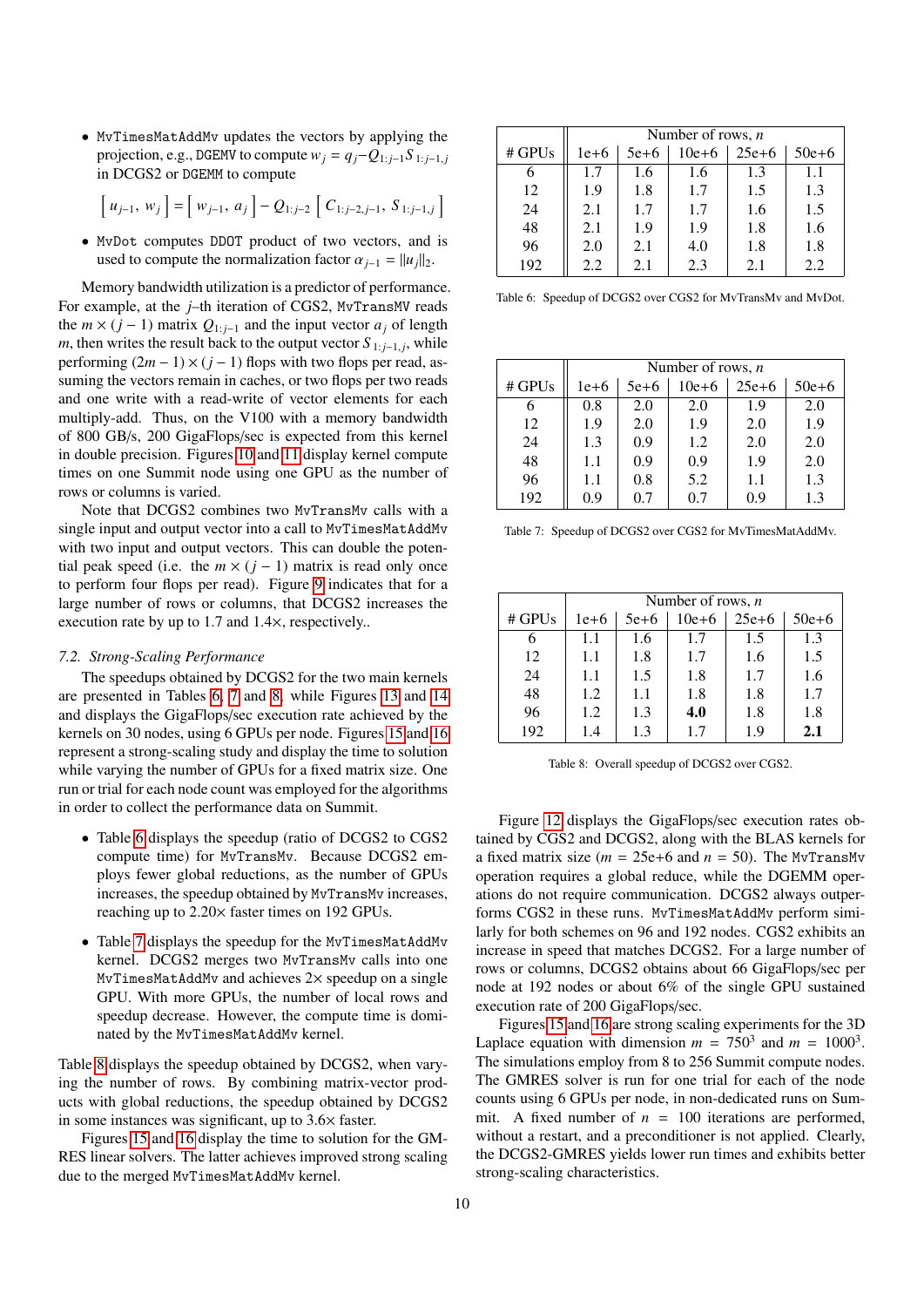<span id="page-10-1"></span>

| Orthog              | Number of rows, $n$ , in millions |       |       |       |       |
|---------------------|-----------------------------------|-------|-------|-------|-------|
| Scheme              |                                   | 2     |       | 8     | 16    |
| DCGS <sub>2</sub>   |                                   |       |       |       |       |
| <b>MVTimes GF/s</b> | 300.3                             | 319.1 | 302.3 | 320.3 | 331.4 |
| <b>MVTrans GF/s</b> | 201.4                             | 211.8 | 191.4 | 150.2 | 126.8 |
| Total GF/s          | 215.1                             | 232.3 | 218.2 | 193.3 | 174.8 |
| CGS2                |                                   |       |       |       |       |
| MVTimes GF/s        | 132.0                             | 136.4 | 153.4 | 163.8 | 169.5 |
| <b>MVTrans GF/s</b> | 128.5                             | 141.0 | 146.4 | 135.3 | 122.2 |
| Total GF/s          | 126.4                             | 135.4 | 146.7 | 145.5 | 139.6 |
|                     |                                   |       |       |       |       |

| Orthog              | Number of columns, $n$ |       |       |       |       |
|---------------------|------------------------|-------|-------|-------|-------|
| Scheme              | 100                    | 120   | 140   | 160   | 180   |
| DCGS2               |                        |       |       |       |       |
| <b>MVTimes GF/s</b> | 353.7                  | 362.8 | 369.8 | 375.6 | 379.7 |
| <b>MVTrans GF/s</b> | 169.2                  | 164.3 | 160.3 | 158.7 | 155.6 |
| Total GF/s          | 221.2                  | 219.8 | 218.4 | 218.5 | 216.6 |
| CGS2                |                        |       |       |       |       |
| <b>MVTimes GF/s</b> | 182.1                  | 186.9 | 190.7 | 193.1 | 195.7 |
| <b>MVTrans GF/s</b> | 152.0                  | 153.6 | 153.4 | 153.3 | 153.2 |
| Total GF/s          | 163.8                  | 167.1 | 168.6 | 169.7 | 170.8 |

(a) Fixed number of columns  $n = 50$ .

(b) Fixed number of rows  $m = 5e+6$ .

Figure 9: Execution rate (GigaFlops/sec) of BLAS kernels (1 node, 1 GPU).

<span id="page-10-2"></span>

Figure 10: Execution rate (GigaFLops/sec, 1 GPU). *n* = 50 columns.

#### 8. Conclusion

For distributed-memory computation, two passes of classical Gram-Schmidt (CGS2) was the method of choice for Krylov solvers requiring machine precision level representation errors and loss of orthogonality. However, the algorithm requires three global reductions for each column of the *QR* decomposition computed and thus the strong-scaling behavior can deviate substantially from linear as the number of MPI ranks increases on Exascale class supercomputers such as the ORNL Summit. In this paper, a new variant of CGS2 that requires only one global reduction per iteration was applied to the Arnoldi-*QR* algorithm. Our numerical results have demonstrated that DCGS2 obtains the same loss of orthogonality and representation error as CGS2, while our strong-scaling studies on the Summit supercomputer demonstrate that DCGS2 obtains a speedup of 2× faster compute time on a single GPU, and an even larger speedup on an increasing number of GPUs, reaching 2.2<sup>×</sup> lower execution times on 192 GPUs. The impact of DCGS2 on the strong scaling of Krylov linear system solvers is currently being explored, and a block variant is also being implemented following the review article of Carson et al. [\[15\]](#page-11-13). The software employed for this paper is available on GitHub.

<span id="page-10-3"></span>

Figure 11: Execution rate (GigaFlops/sec, 1 GPU). *m* = 25e+6 rows.

# Acknowledgement

This research was supported by the Exascale Computing Project (17-SC-20-SC), a collaborative effort of the U.S. Department of Energy Office of Science and the National Nuclear Security Administration. The National Renewable Energy Laboratory is operated by Alliance for Sustainable Energy, LLC, for the U.S. Department of Energy (DOE) under Contract No. DE-AC36-08GO28308. Sandia National Laboratories is a multimission laboratory managed and operated by National Technology & Engineering Solutions of Sandia, LLC, a wholly owned subsidiary of Honeywell International Inc., for the U.S. Department of Energy National Nuclear Security Administration under contract DE-NA0003525.

A portion of this research used resources of the Oak Ridge Leadership Computing Facility, that is a DOE Office of Science User Facility supported under Contract DE-AC05-00OR22725 and using computational resources sponsored by the Department of Energy's Office of Energy Efficiency and Renewable Energy and located at the National Renewable Energy Laboratory.

Julien Langou was supported by NSF award #1645514.

#### References

<span id="page-10-0"></span>[1] T. R. Stones, Let it bleed (1969).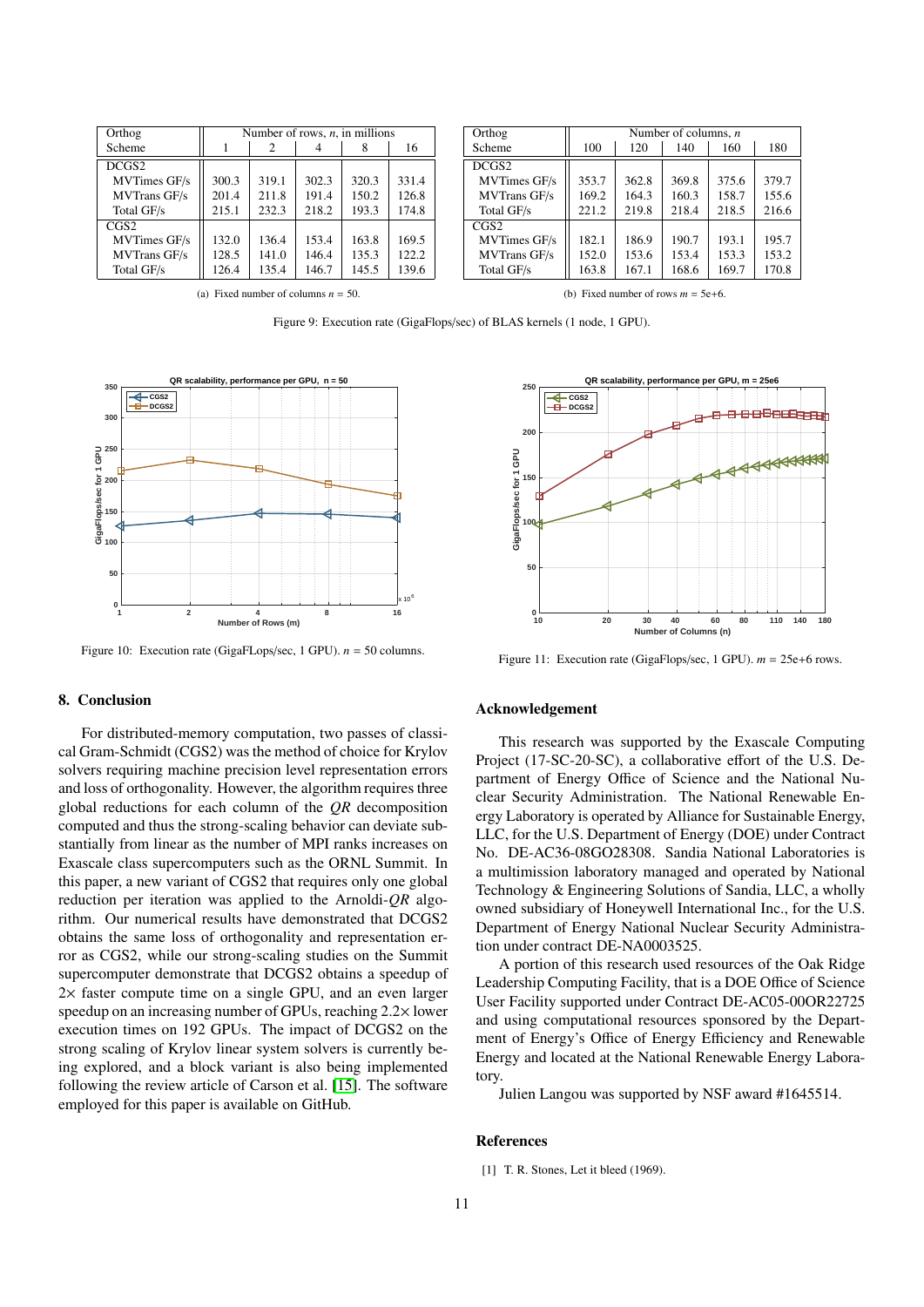<span id="page-11-23"></span>

| Orthog              | Number of rows, $n$ , in millions |       |       |       |       |
|---------------------|-----------------------------------|-------|-------|-------|-------|
| Scheme              | 128                               | 256   | 512   | 1024  | 2048  |
| DCGS <sub>2</sub>   |                                   |       |       |       |       |
| MVTimes GF/s        | 194.2                             | 248.9 | 285.9 | 312.5 | 324.2 |
| <b>MVTrans GF/s</b> | 129.4                             | 170.4 | 179.9 | 154.1 | 128.6 |
| Total GF/s          | 124.3                             | 168.9 | 195.4 | 189.4 | 173.2 |
| CGS2                |                                   |       |       |       |       |
| MVTimes GF/s        | 99.6                              | 126.6 | 145.1 | 158.9 | 167.1 |
| <b>MVTrans GF/s</b> | 73.9                              | 100.8 | 124.9 | 128.4 | 119.3 |
| Total GF/s          | 42.8                              | 98.2  | 123.7 | 134.3 | 133.9 |

| Orthog              | Number of columns, $n$ |       |       |       |       |
|---------------------|------------------------|-------|-------|-------|-------|
| Scheme              | 100                    | 120   | 140   | 160   | 180   |
| DCGS <sub>2</sub>   |                        |       |       |       |       |
| MVTimes GF/s        | 121.6                  | 135.5 | 151.2 | 159.7 | 168.9 |
| <b>MVTrans GF/s</b> | 61.1                   | 76.9  | 89.1  | 89.1  | 107.6 |
| Total GF/s          | 61.4                   | 74.4  | 84.4  | 90.1  | 103.4 |
| CGS2                |                        |       |       |       |       |
| <b>MVTimes GF/s</b> | 122.2                  | 95.2  | 101.3 | 99.3  | 90.4  |
| <b>MVTrans GF/s</b> | 38.1                   | 39.4  | 49.6  | 56.5  | 52.6  |
| Total GF/s          | 36.4                   | 38.9  | 47.7  | 54.5  | 53.4  |
|                     |                        |       |       |       |       |

(a) Fixed number of columns  $n = 50$ . GigaFlops/sec.

(b) Fixed number of rows  $n = 25e+6$ . GigaFlops/sec.

Figure 12: Execution rate (GigaFlops/sec) of BLAS kernels (30 nodes, 6 GPUs per node ).

<span id="page-11-21"></span>

Figure 13: Execution rate per node (30 nodes, 6 GPUs per node).

- <span id="page-11-0"></span>[2] Y. Saad, M. H. Schultz, GMRES: A generalized minimal residual algorithm for solving nonsymmetric linear systems, SIAM Journal on scientific and statistical computing 7 (3) (1986) 856–869.
- <span id="page-11-1"></span>[3] G. W. Stewart, A Krylov–Schur algorithm for large eigenproblems, SIAM Journal on Matrix Analysis and Applications 23 (3) (2001) 601–614.
- <span id="page-11-2"></span>[4] L. Giraud, J. Langou, M. Rozložník, On the loss of orthogonality in the Gram-Schmidt orthognalization process, Computers and Mathematics with Applications 50 (2005) 1069–1075. [doi:doi:10.1016/j.camwa.](https://doi.org/doi:10.1016/j.camwa.2005.08.009) [2005.08.009](https://doi.org/doi:10.1016/j.camwa.2005.08.009).
- <span id="page-11-3"></span>[5] C. C. Paige, M. Rozložník, Z. Strakoš, Modified Gram-Schmidt (MGS), least squares, and backward stability of MGS-GMRES, SIAM Journal on Matrix Analysis and Applications 28 (1) (2006) 264–284. [doi:10.](https://doi.org/10.1137/050630416) [1137/050630416](https://doi.org/10.1137/050630416).
- <span id="page-11-4"></span>[6] A. Bienz, W. Gropp, L. Olson, Node-aware improvements to allreduce, in: Proceedings of the 2019 IEEE/ACM Workshop on Exascale MPI (ExaMPI), Association for Computing Machinery, 2019, pp. 1–10.
- <span id="page-11-5"></span>[7] L. Giraud, J. Langou, M. Rozložník, J. van den Eshof, Rounding error analysis of the classical Gram-Schmidt orthogonalization process, Numerische Mathematik 101 (1) (2005) 87–100.
- <span id="page-11-6"></span>[8] A. Smoktunowicz, J. L. Barlow, J. Langou, A note on the error analysis of classical Gram-Schmidt, Numerische Mathematik 105 (2) (2006) 299– 313.
- <span id="page-11-7"></span>[9] C. C. Paige, The effects of loss of orthogonality on large scale numerical computations, in: Proceedings of the International Conference on Computational Science and Its Applications, Springer-Verlag, 2018, pp. 429–439.
- <span id="page-11-8"></span>[10] B. N. Parlett, The Symmetric Eigenvalue Problem, Society for Industrial and Applied Mathematics, 1998. [doi:10.1137/1.9781611971163](https://doi.org/10.1137/1.9781611971163).
- <span id="page-11-9"></span>[11] K. Swirydowicz, J. Langou, S. Ananthan, U. Yang, S. Thomas, Low synchronization Gram-Schmidt and generalized minimal residual algorithms, Numerical Linear Algebra with Applications 28 (2020) 1–20.
- <span id="page-11-10"></span>[12] V. Frayssé, L. Giraud, H. K. Aroussi, On the influence of the orthogo-

<span id="page-11-22"></span>

Figure 14: Execution rate per node (30 nodes, 6 GPUs per node).

nalization scheme on the parallel performance of GMRES, Tech. Rep. TR-PA-98-07, CERFACS (1998).

- <span id="page-11-11"></span>[13] E. Bavier, M. Hoemmen, S. Rajamanickam, H. Thornquist, Amesos2 and Belos: Direct and iterative solvers for large sparse linear systems, Scientific Programming 20 (3) (2012) 241–255.
- <span id="page-11-12"></span>[14] S. K. Kim, A. T. Chronopoulos, An efficient parallel algorithm for extreme eigenvalues of sparse nonsymmetric matrices, International Journal of Supercomputer Applications 6 (1) (1992) 98–111.
- <span id="page-11-13"></span>[15] E. Carson, K. Lund, M. Rozložník, S. Thomas, An overview of block Gram-Schmidt methods and their stability properties (2020). [arXiv:](http://arxiv.org/abs/2010.12058) [2010.12058](http://arxiv.org/abs/2010.12058).
- <span id="page-11-14"></span>[16] V. Hernández, J. Román, A. Tomas, Parallel Arnoldi Eigensolvers with enhanced scalability via global communications rearrangement, Parallel Computing 33 (2007) 521–540.
- <span id="page-11-15"></span>[17] I. Yamazaki, S. Thomas, M. Hoemmen, E. G. Boman, K. Swirydowicz, ´ J. J. Elliott, Low-synchronization orthogonalization schemes for *s*-step and pipelined Krylov solvers in Trilinos, in: Proceedings of the 2020 SIAM Conference on Parallel Processing for Scientific Computing, SIAM, 2020, pp. 118–128. [doi:10.1137/1.9781611976137.11](https://doi.org/10.1137/1.9781611976137.11).
- <span id="page-11-16"></span>[18] A. Björck, Solving least squares problems by Gram–Schmidt orthogonalization, BIT 7 (1967) 1–21.
- <span id="page-11-17"></span>[19] E. Carson, K. Lund, M. Rozložník, The stability of block variants of classical Gram-Schmidt, Tech. Rep. 6-2021, Czech Academy of Sciences  $(2021)$
- <span id="page-11-18"></span>[20] T. A. Manteuffel, Adaptive procedure for estimating parameters for the nonsymmetric Tchebychev iteration, Numerische Mathematik 31 (2) (1978) 183–208.
- <span id="page-11-19"></span>[21] V. Hernández, J. Román, A. Tomas, V. Vidal, Krylov-Schur methods in SLEPc, Tech. Rep. SLEPc Technical Report STR-7, University of Valencia (2007).
- <span id="page-11-20"></span>[22] T. A. Davis, Y. Hu, The university of florida sparse matrix collection, ACM Trans. Math. Softw. 38 (1) (Dec. 2011). [doi:10.1145/2049662.](https://doi.org/10.1145/2049662.2049663)